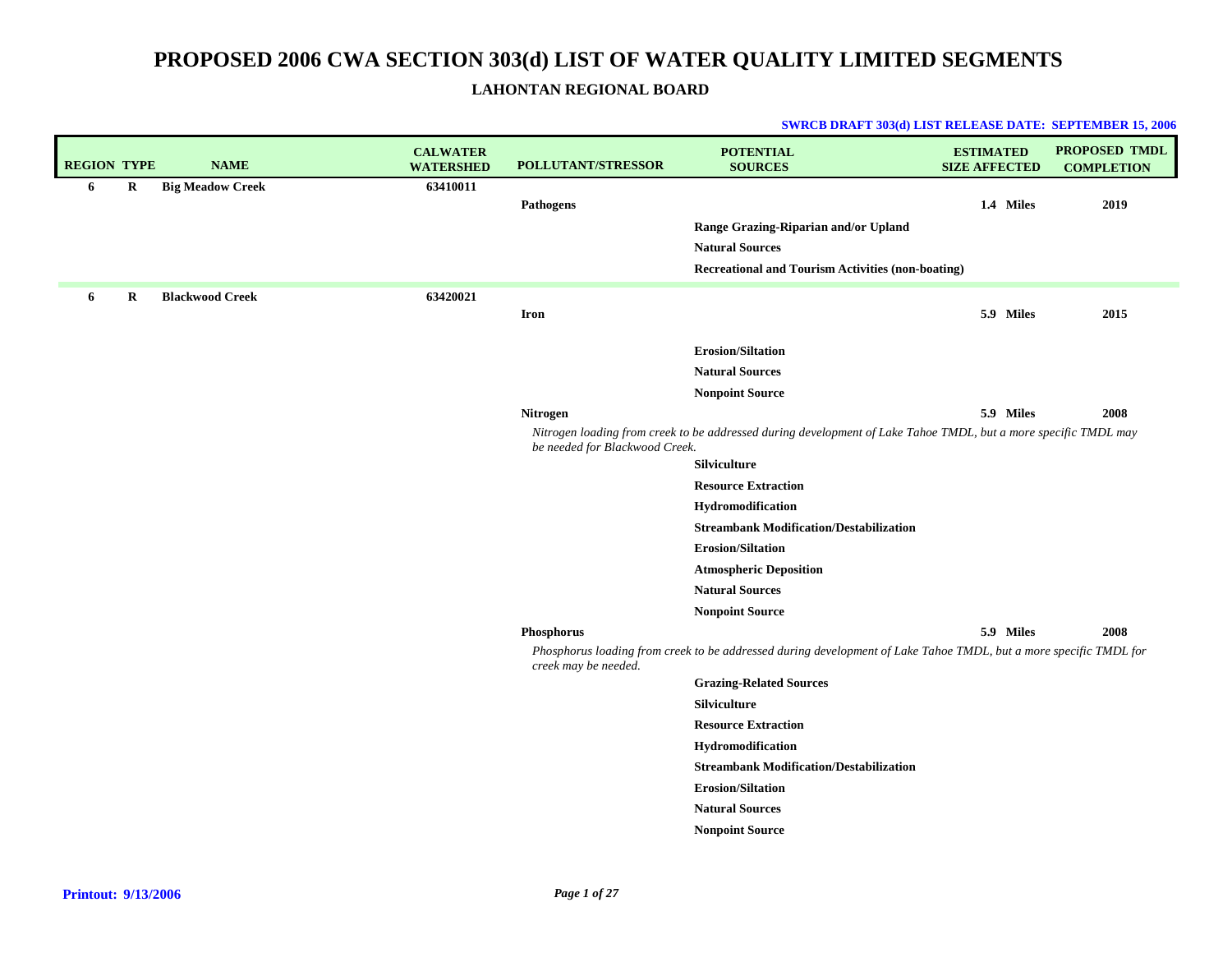| <b>REGION TYPE</b> | <b>NAME</b>        | <b>CALWATER</b><br><b>WATERSHED</b> | <b>POLLUTANT/STRESSOR</b>      | <b>POTENTIAL</b><br><b>SOURCES</b>                                                                                    | <b>ESTIMATED</b><br><b>SIZE AFFECTED</b> | <b>PROPOSED TMDL</b><br><b>COMPLETION</b> |
|--------------------|--------------------|-------------------------------------|--------------------------------|-----------------------------------------------------------------------------------------------------------------------|------------------------------------------|-------------------------------------------|
|                    |                    |                                     | <b>Sedimentation/Siltation</b> |                                                                                                                       | 5.9 Miles                                | 2008                                      |
|                    |                    |                                     |                                | Creek affected by past gravel quarry operations and other watershed disturbance including grazing and timber harvest. |                                          |                                           |
|                    |                    |                                     |                                | Range Grazing-Riparian and/or Upland                                                                                  |                                          |                                           |
|                    |                    |                                     |                                | Silviculture                                                                                                          |                                          |                                           |
|                    |                    |                                     |                                | <b>Construction/Land Development</b>                                                                                  |                                          |                                           |
|                    |                    |                                     |                                | <b>Surface Runoff</b>                                                                                                 |                                          |                                           |
|                    |                    |                                     |                                | <b>Resource Extraction</b>                                                                                            |                                          |                                           |
|                    |                    |                                     |                                | Hydromodification                                                                                                     |                                          |                                           |
|                    |                    |                                     |                                | <b>Streambank Modification/Destabilization</b>                                                                        |                                          |                                           |
|                    |                    |                                     |                                | <b>Erosion/Siltation</b>                                                                                              |                                          |                                           |
|                    |                    |                                     |                                | <b>Atmospheric Deposition</b>                                                                                         |                                          |                                           |
|                    |                    |                                     |                                | <b>Natural Sources</b>                                                                                                |                                          |                                           |
|                    |                    |                                     |                                | <b>Recreational and Tourism Activities (non-boating)</b>                                                              |                                          |                                           |
|                    |                    |                                     |                                | <b>Nonpoint Source</b>                                                                                                |                                          |                                           |
| $\mathbf R$<br>6   | <b>Bodie Creek</b> | 63020031                            |                                |                                                                                                                       |                                          |                                           |
|                    |                    |                                     | <b>Mercury</b>                 |                                                                                                                       | 11 Miles                                 | 2019                                      |
|                    |                    |                                     |                                | <b>Source Unknown</b>                                                                                                 |                                          |                                           |
|                    |                    |                                     |                                |                                                                                                                       |                                          |                                           |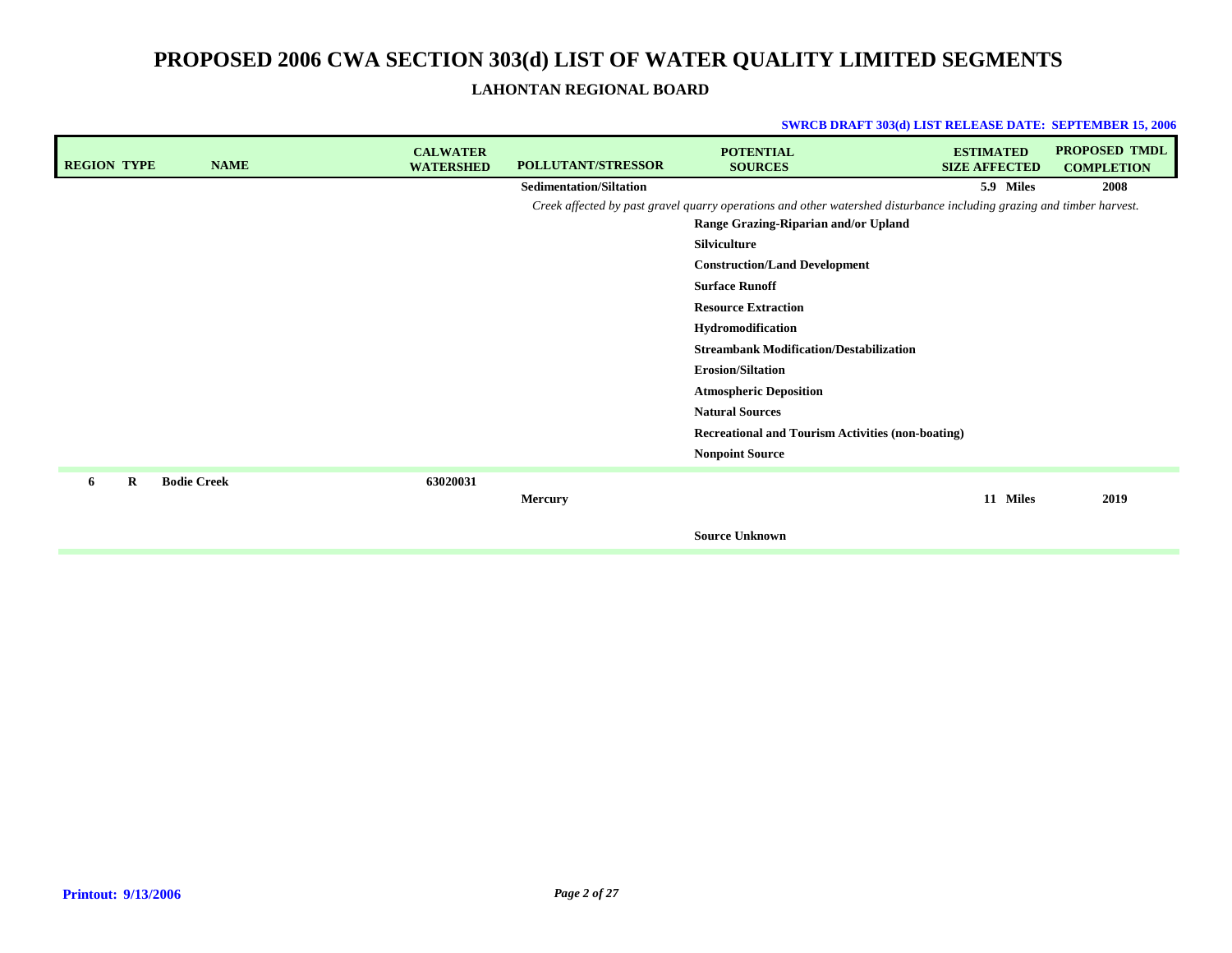| <b>REGION TYPE</b> |   | <b>NAME</b>                 | <b>CALWATER</b><br><b>WATERSHED</b> | POLLUTANT/STRESSOR | <b>POTENTIAL</b><br><b>SOURCES</b>                       | <b>ESTIMATED</b><br><b>SIZE AFFECTED</b> | <b>PROPOSED TMDL</b><br><b>COMPLETION</b> |
|--------------------|---|-----------------------------|-------------------------------------|--------------------|----------------------------------------------------------|------------------------------------------|-------------------------------------------|
| 6                  | L | <b>Bridgeport Reservoir</b> | 63030050                            |                    |                                                          |                                          |                                           |
|                    |   |                             |                                     | Nitrogen           |                                                          | 2614 Acres                               | 2006                                      |
|                    |   |                             |                                     |                    | <b>Grazing-Related Sources</b>                           |                                          |                                           |
|                    |   |                             |                                     |                    | Pasture Grazing-Riparian and/or Upland                   |                                          |                                           |
|                    |   |                             |                                     |                    | <b>Other Urban Runoff</b>                                |                                          |                                           |
|                    |   |                             |                                     |                    | <b>Highway/Road/Bridge Runoff</b>                        |                                          |                                           |
|                    |   |                             |                                     |                    | Wastewater - land disposal                               |                                          |                                           |
|                    |   |                             |                                     |                    | <b>Flow Regulation/Modification</b>                      |                                          |                                           |
|                    |   |                             |                                     |                    | <b>Removal of Riparian Vegetation</b>                    |                                          |                                           |
|                    |   |                             |                                     |                    | <b>Streambank Modification/Destabilization</b>           |                                          |                                           |
|                    |   |                             |                                     |                    | <b>Channel Erosion</b>                                   |                                          |                                           |
|                    |   |                             |                                     |                    | <b>Erosion/Siltation</b>                                 |                                          |                                           |
|                    |   |                             |                                     |                    | <b>Marinas and Recreational Boating</b>                  |                                          |                                           |
|                    |   |                             |                                     |                    | <b>Atmospheric Deposition</b>                            |                                          |                                           |
|                    |   |                             |                                     |                    | <b>Internal Nutrient Cycling (primarily lakes)</b>       |                                          |                                           |
|                    |   |                             |                                     |                    | <b>Sediment Resuspension</b>                             |                                          |                                           |
|                    |   |                             |                                     |                    | <b>Natural Sources</b>                                   |                                          |                                           |
|                    |   |                             |                                     |                    | <b>Recreational and Tourism Activities (non-boating)</b> |                                          |                                           |
|                    |   |                             |                                     |                    |                                                          |                                          |                                           |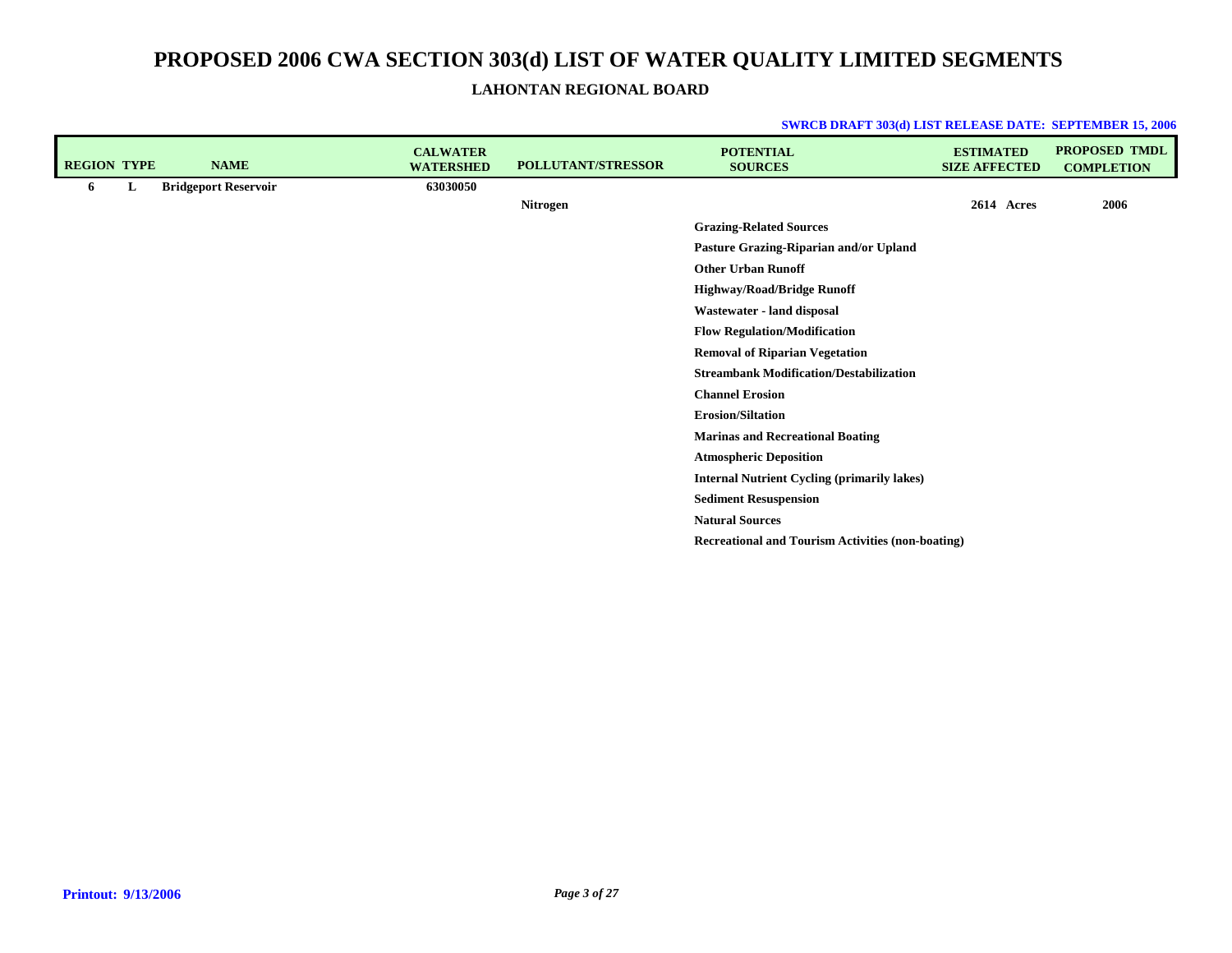| <b>REGION TYPE</b> | <b>NAME</b>         | <b>CALWATER</b><br><b>WATERSHED</b> | <b>POLLUTANT/STRESSOR</b>      | <b>POTENTIAL</b><br><b>SOURCES</b>                           | <b>ESTIMATED</b><br><b>SIZE AFFECTED</b> | <b>PROPOSED TMDL</b><br><b>COMPLETION</b> |
|--------------------|---------------------|-------------------------------------|--------------------------------|--------------------------------------------------------------|------------------------------------------|-------------------------------------------|
|                    |                     |                                     | Phosphorus                     |                                                              | 2614 Acres                               | 2006                                      |
|                    |                     |                                     |                                | <b>Grazing-Related Sources</b>                               |                                          |                                           |
|                    |                     |                                     |                                | Pasture Grazing-Riparian and/or Upland                       |                                          |                                           |
|                    |                     |                                     |                                | <b>Other Urban Runoff</b>                                    |                                          |                                           |
|                    |                     |                                     |                                | <b>Highway/Road/Bridge Runoff</b>                            |                                          |                                           |
|                    |                     |                                     |                                | Wastewater - land disposal                                   |                                          |                                           |
|                    |                     |                                     |                                | <b>Flow Regulation/Modification</b>                          |                                          |                                           |
|                    |                     |                                     |                                | <b>Removal of Riparian Vegetation</b>                        |                                          |                                           |
|                    |                     |                                     |                                | <b>Streambank Modification/Destabilization</b>               |                                          |                                           |
|                    |                     |                                     |                                | <b>Channel Erosion</b>                                       |                                          |                                           |
|                    |                     |                                     |                                | <b>Erosion/Siltation</b>                                     |                                          |                                           |
|                    |                     |                                     |                                | <b>Marinas and Recreational Boating</b>                      |                                          |                                           |
|                    |                     |                                     |                                | <b>Atmospheric Deposition</b>                                |                                          |                                           |
|                    |                     |                                     |                                | <b>Internal Nutrient Cycling (primarily lakes)</b>           |                                          |                                           |
|                    |                     |                                     |                                | <b>Natural Sources</b>                                       |                                          |                                           |
|                    |                     |                                     |                                | <b>Recreational and Tourism Activities (non-boating)</b>     |                                          |                                           |
|                    |                     |                                     | <b>Sedimentation/Siltation</b> |                                                              | 2614 Acres                               | 2006                                      |
|                    |                     |                                     |                                | <b>Grazing-Related Sources</b>                               |                                          |                                           |
|                    |                     |                                     |                                | <b>Streambank Modification/Destabilization</b>               |                                          |                                           |
|                    |                     |                                     |                                | <b>Erosion/Siltation</b>                                     |                                          |                                           |
|                    |                     |                                     |                                | <b>Sediment Resuspension</b>                                 |                                          |                                           |
| $\bf{R}$<br>6      | <b>Bronco Creek</b> | 63520053                            |                                |                                                              |                                          |                                           |
|                    |                     |                                     | <b>Sedimentation/Siltation</b> |                                                              | 1.3 Miles                                | 2006                                      |
|                    |                     |                                     |                                | Watershed disturbance in naturally highly erosive watershed. |                                          |                                           |
|                    |                     |                                     |                                | Silviculture                                                 |                                          |                                           |
|                    |                     |                                     |                                | <b>Natural Sources</b>                                       |                                          |                                           |
|                    |                     |                                     |                                | <b>Nonpoint Source</b>                                       |                                          |                                           |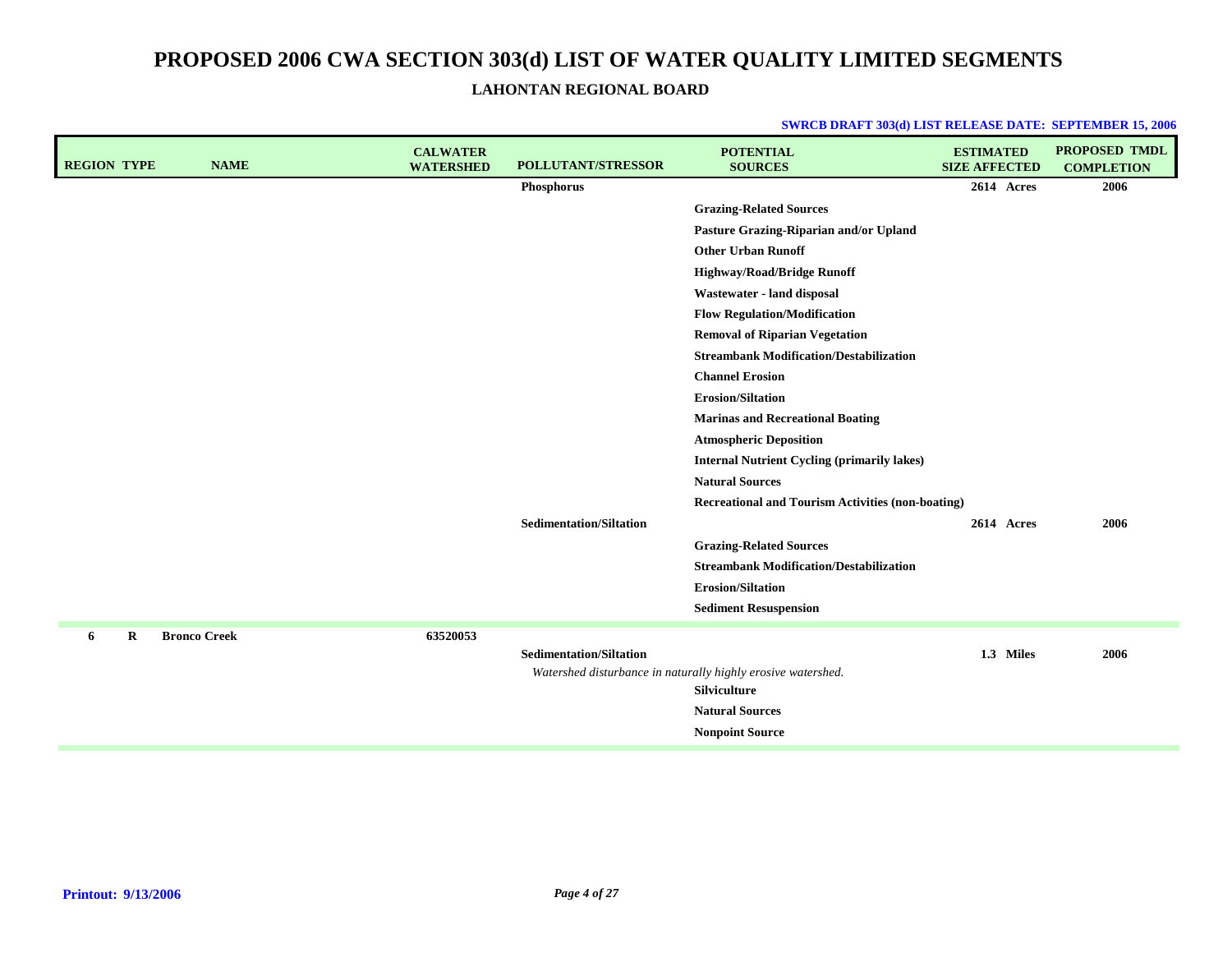| <b>REGION TYPE</b> |         | <b>NAME</b>                                                 | <b>CALWATER</b><br><b>WATERSHED</b> | <b>POLLUTANT/STRESSOR</b> | <b>POTENTIAL</b><br><b>SOURCES</b>                                       | <b>ESTIMATED</b><br><b>SIZE AFFECTED</b> | <b>PROPOSED TMDL</b><br><b>COMPLETION</b> |
|--------------------|---------|-------------------------------------------------------------|-------------------------------------|---------------------------|--------------------------------------------------------------------------|------------------------------------------|-------------------------------------------|
| 6                  | $\bf R$ | <b>Buckeye Creek</b>                                        | 63040022                            | <b>Pathogens</b>          |                                                                          | 17 Miles                                 | 2019                                      |
|                    |         |                                                             |                                     |                           |                                                                          |                                          |                                           |
|                    |         |                                                             |                                     |                           | <b>Grazing-Related Sources</b>                                           |                                          |                                           |
|                    |         |                                                             |                                     |                           | Pasture Grazing-Riparian and/or Upland                                   |                                          |                                           |
|                    |         |                                                             |                                     |                           | Range Grazing-Riparian and/or Upland                                     |                                          |                                           |
|                    |         |                                                             |                                     |                           | <b>Natural Sources</b>                                                   |                                          |                                           |
|                    |         |                                                             |                                     |                           | <b>Recreational and Tourism Activities (non-boating)</b>                 |                                          |                                           |
| 6                  | R       | <b>Carson River, West Fork (Headwaters to</b><br>Woodfords) | 63320014                            |                           |                                                                          |                                          |                                           |
|                    |         |                                                             |                                     | <b>Nitrogen</b>           |                                                                          | 18 Miles                                 | 2019                                      |
|                    |         |                                                             |                                     |                           |                                                                          |                                          |                                           |
|                    |         |                                                             |                                     |                           | Silviculture                                                             |                                          |                                           |
|                    |         |                                                             |                                     |                           | <b>Onsite Wastewater Systems (Septic Tanks)</b>                          |                                          |                                           |
|                    |         |                                                             |                                     |                           | <b>Habitat Modification</b>                                              |                                          |                                           |
|                    |         |                                                             |                                     |                           | <b>Removal of Riparian Vegetation</b>                                    |                                          |                                           |
|                    |         |                                                             |                                     |                           | <b>Streambank Modification/Destabilization</b><br><b>Channel Erosion</b> |                                          |                                           |
|                    |         |                                                             |                                     |                           | <b>Erosion/Siltation</b>                                                 |                                          |                                           |
|                    |         |                                                             |                                     |                           | <b>Atmospheric Deposition</b>                                            |                                          |                                           |
|                    |         |                                                             |                                     |                           | <b>Highway Maintenance and Runoff</b>                                    |                                          |                                           |
|                    |         |                                                             |                                     |                           | <b>Natural Sources</b>                                                   |                                          |                                           |
|                    |         |                                                             |                                     |                           | <b>Recreational and Tourism Activities (non-boating)</b>                 |                                          |                                           |
|                    |         |                                                             |                                     |                           |                                                                          |                                          |                                           |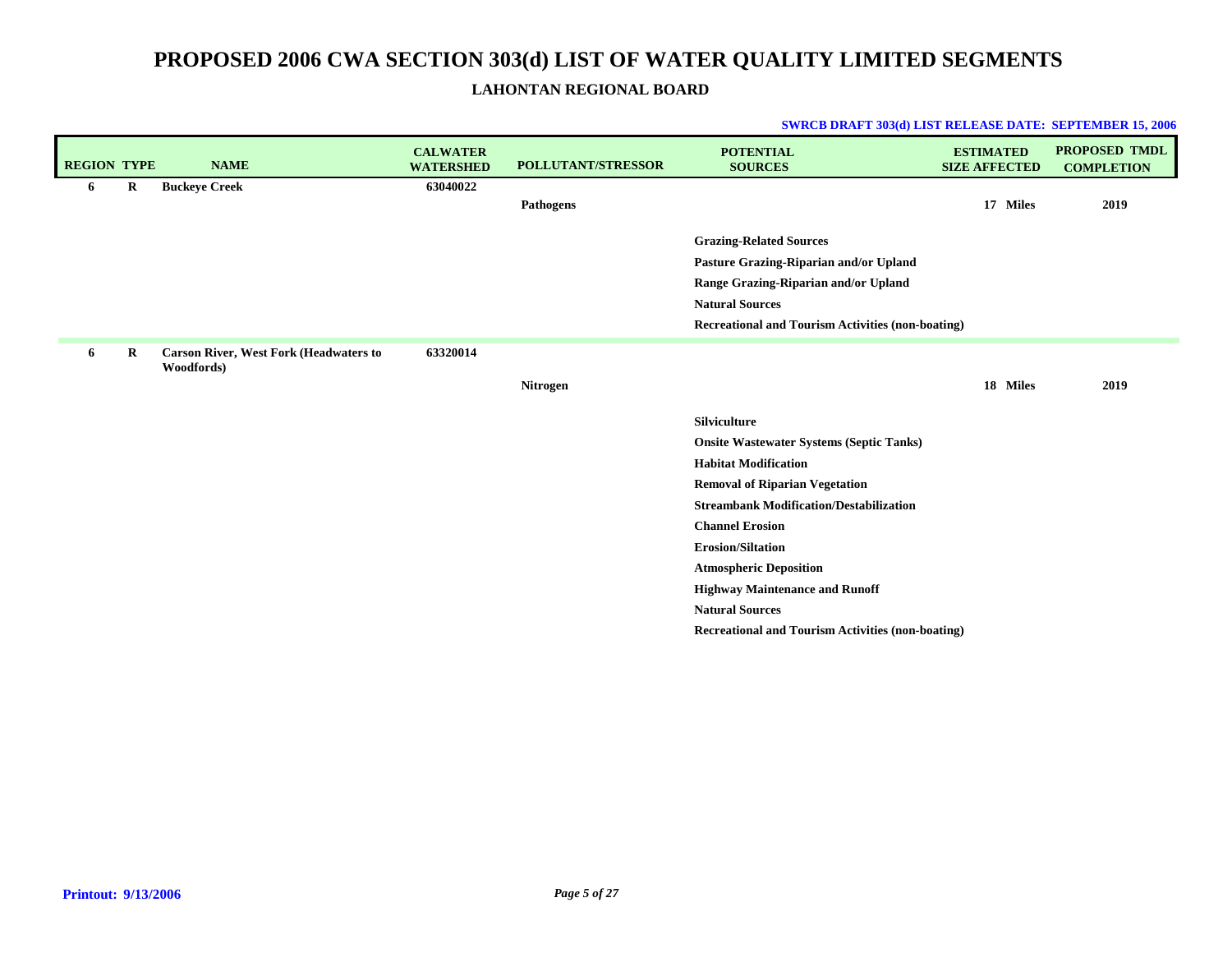| <b>SWRCB DRAFT 303(d) LIST RELEASE DATE: SEPTEMBER 15, 2006</b> |  |  |
|-----------------------------------------------------------------|--|--|
|-----------------------------------------------------------------|--|--|

| <b>REGION TYPE</b> | <b>NAME</b>                                                           | <b>CALWATER</b><br><b>WATERSHED</b> | <b>POLLUTANT/STRESSOR</b>               | <b>POTENTIAL</b><br><b>SOURCES</b>                       | <b>ESTIMATED</b><br><b>SIZE AFFECTED</b> | <b>PROPOSED TMDL</b><br><b>COMPLETION</b> |
|--------------------|-----------------------------------------------------------------------|-------------------------------------|-----------------------------------------|----------------------------------------------------------|------------------------------------------|-------------------------------------------|
|                    |                                                                       |                                     | Phosphorus                              |                                                          | 18 Miles                                 | 2019                                      |
|                    |                                                                       |                                     | Revision of standard may be considered. |                                                          |                                          |                                           |
|                    |                                                                       |                                     |                                         | <b>Silviculture</b>                                      |                                          |                                           |
|                    |                                                                       |                                     |                                         | <b>Habitat Modification</b>                              |                                          |                                           |
|                    |                                                                       |                                     |                                         | <b>Removal of Riparian Vegetation</b>                    |                                          |                                           |
|                    |                                                                       |                                     |                                         | <b>Streambank Modification/Destabilization</b>           |                                          |                                           |
|                    |                                                                       |                                     |                                         | <b>Channel Erosion</b>                                   |                                          |                                           |
|                    |                                                                       |                                     |                                         | <b>Erosion/Siltation</b>                                 |                                          |                                           |
|                    |                                                                       |                                     |                                         | <b>Atmospheric Deposition</b>                            |                                          |                                           |
|                    |                                                                       |                                     |                                         | <b>Highway Maintenance and Runoff</b>                    |                                          |                                           |
|                    |                                                                       |                                     |                                         | <b>Natural Sources</b>                                   |                                          |                                           |
|                    |                                                                       |                                     |                                         | <b>Recreational and Tourism Activities (non-boating)</b> |                                          |                                           |
|                    |                                                                       |                                     | Sodium                                  |                                                          | 18 Miles                                 | 2019                                      |
|                    |                                                                       |                                     |                                         | <b>Onsite Wastewater Systems (Septic Tanks)</b>          |                                          |                                           |
|                    |                                                                       |                                     |                                         | <b>Atmospheric Deposition</b>                            |                                          |                                           |
|                    |                                                                       |                                     |                                         | <b>Highway Maintenance and Runoff</b>                    |                                          |                                           |
|                    |                                                                       |                                     |                                         | <b>Natural Sources</b>                                   |                                          |                                           |
|                    |                                                                       |                                     |                                         | <b>Recreational and Tourism Activities (non-boating)</b> |                                          |                                           |
| R<br>6             | <b>Carson River, West Fork (Paynesville to</b><br><b>State Line</b> ) | 63310013                            |                                         |                                                          |                                          |                                           |
|                    |                                                                       |                                     | Pathogens                               |                                                          | 3.3 Miles                                | 2019                                      |
|                    |                                                                       |                                     |                                         | Pasture Grazing-Riparian and/or Upland                   |                                          |                                           |
|                    |                                                                       |                                     |                                         | Agriculture-storm runoff                                 |                                          |                                           |
|                    |                                                                       |                                     |                                         | <b>Agriculture-irrigation tailwater</b>                  |                                          |                                           |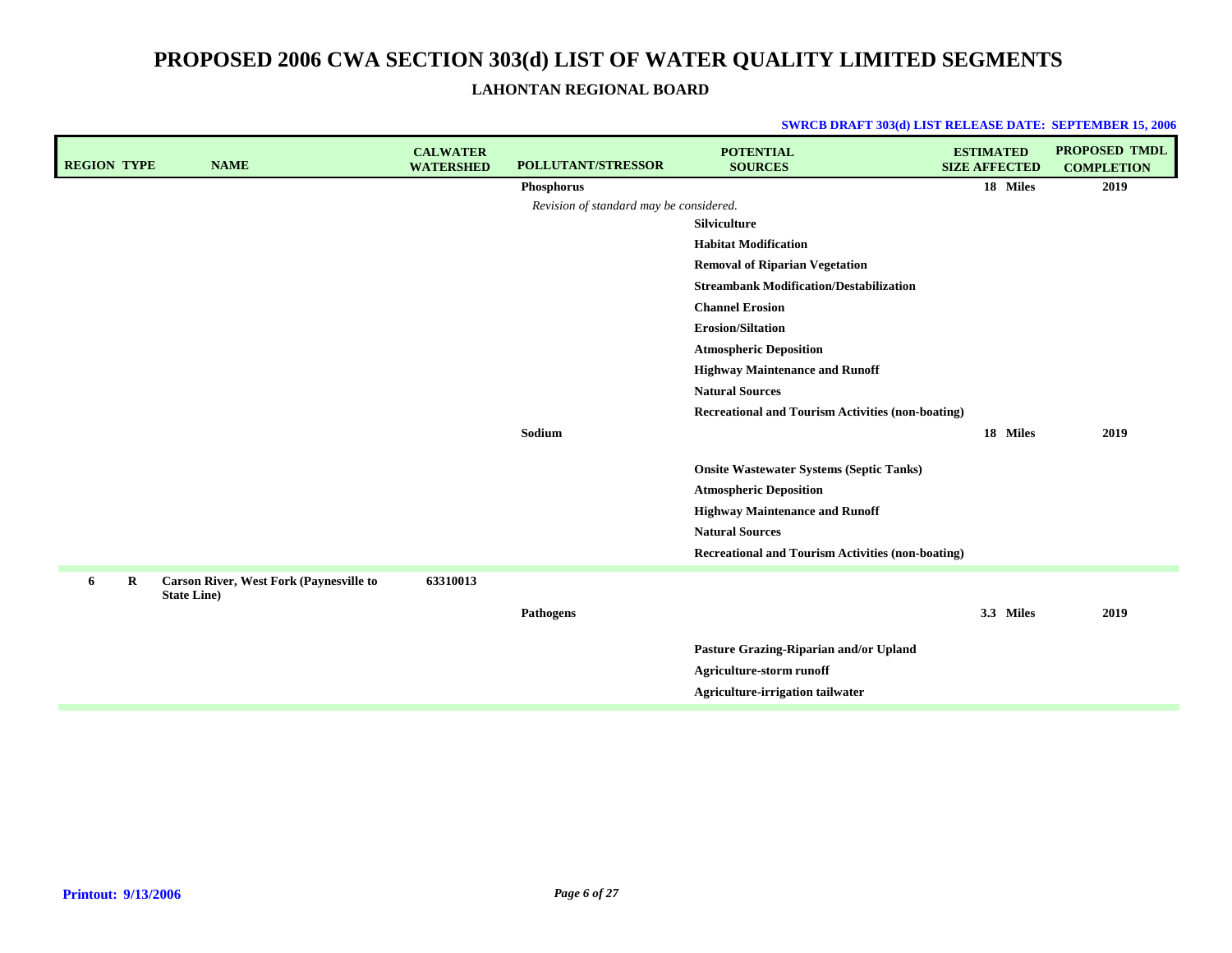| <b>REGION TYPE</b> |   | <b>NAME</b>                                                  | <b>CALWATER</b><br><b>WATERSHED</b> | <b>POLLUTANT/STRESSOR</b>                | <b>POTENTIAL</b><br><b>SOURCES</b>                       | <b>ESTIMATED</b><br><b>SIZE AFFECTED</b> | <b>PROPOSED TMDL</b><br><b>COMPLETION</b> |
|--------------------|---|--------------------------------------------------------------|-------------------------------------|------------------------------------------|----------------------------------------------------------|------------------------------------------|-------------------------------------------|
| 6                  | R | <b>Carson River, West Fork (Woodfords to</b><br>Paynesville) | 63310012                            |                                          |                                                          |                                          |                                           |
|                    |   |                                                              |                                     | <b>Nitrogen</b>                          |                                                          | 3.6 Miles                                | 2019                                      |
|                    |   |                                                              |                                     | Revision of standards may be considered. |                                                          |                                          |                                           |
|                    |   |                                                              |                                     |                                          | Pasture Grazing-Riparian and/or Upland                   |                                          |                                           |
|                    |   |                                                              |                                     |                                          | Range Grazing-Riparian and/or Upland                     |                                          |                                           |
|                    |   |                                                              |                                     |                                          | Agriculture-storm runoff                                 |                                          |                                           |
|                    |   |                                                              |                                     |                                          | Agriculture-subsurface drainage                          |                                          |                                           |
|                    |   |                                                              |                                     |                                          | Agriculture-irrigation tailwater                         |                                          |                                           |
|                    |   |                                                              |                                     |                                          | Silviculture                                             |                                          |                                           |
|                    |   |                                                              |                                     |                                          | Wastewater - land disposal                               |                                          |                                           |
|                    |   |                                                              |                                     |                                          | <b>Habitat Modification</b>                              |                                          |                                           |
|                    |   |                                                              |                                     |                                          | <b>Removal of Riparian Vegetation</b>                    |                                          |                                           |
|                    |   |                                                              |                                     |                                          | <b>Streambank Modification/Destabilization</b>           |                                          |                                           |
|                    |   |                                                              |                                     |                                          | <b>Channel Erosion</b>                                   |                                          |                                           |
|                    |   |                                                              |                                     |                                          | <b>Erosion/Siltation</b>                                 |                                          |                                           |
|                    |   |                                                              |                                     |                                          | <b>Atmospheric Deposition</b>                            |                                          |                                           |
|                    |   |                                                              |                                     |                                          | <b>Highway Maintenance and Runoff</b>                    |                                          |                                           |
|                    |   |                                                              |                                     |                                          | <b>Natural Sources</b>                                   |                                          |                                           |
|                    |   |                                                              |                                     |                                          | <b>Recreational and Tourism Activities (non-boating)</b> |                                          |                                           |
|                    |   |                                                              |                                     | Pathogens                                |                                                          | 3.6 Miles                                | 2019                                      |
|                    |   |                                                              |                                     |                                          | Pasture Grazing-Riparian and/or Upland                   |                                          |                                           |
|                    |   |                                                              |                                     |                                          | <b>Agricultural Return Flows</b>                         |                                          |                                           |
|                    |   |                                                              |                                     |                                          | <b>Natural Sources</b>                                   |                                          |                                           |
|                    |   |                                                              |                                     |                                          | <b>Recreational and Tourism Activities (non-boating)</b> |                                          |                                           |
|                    |   |                                                              |                                     |                                          |                                                          |                                          |                                           |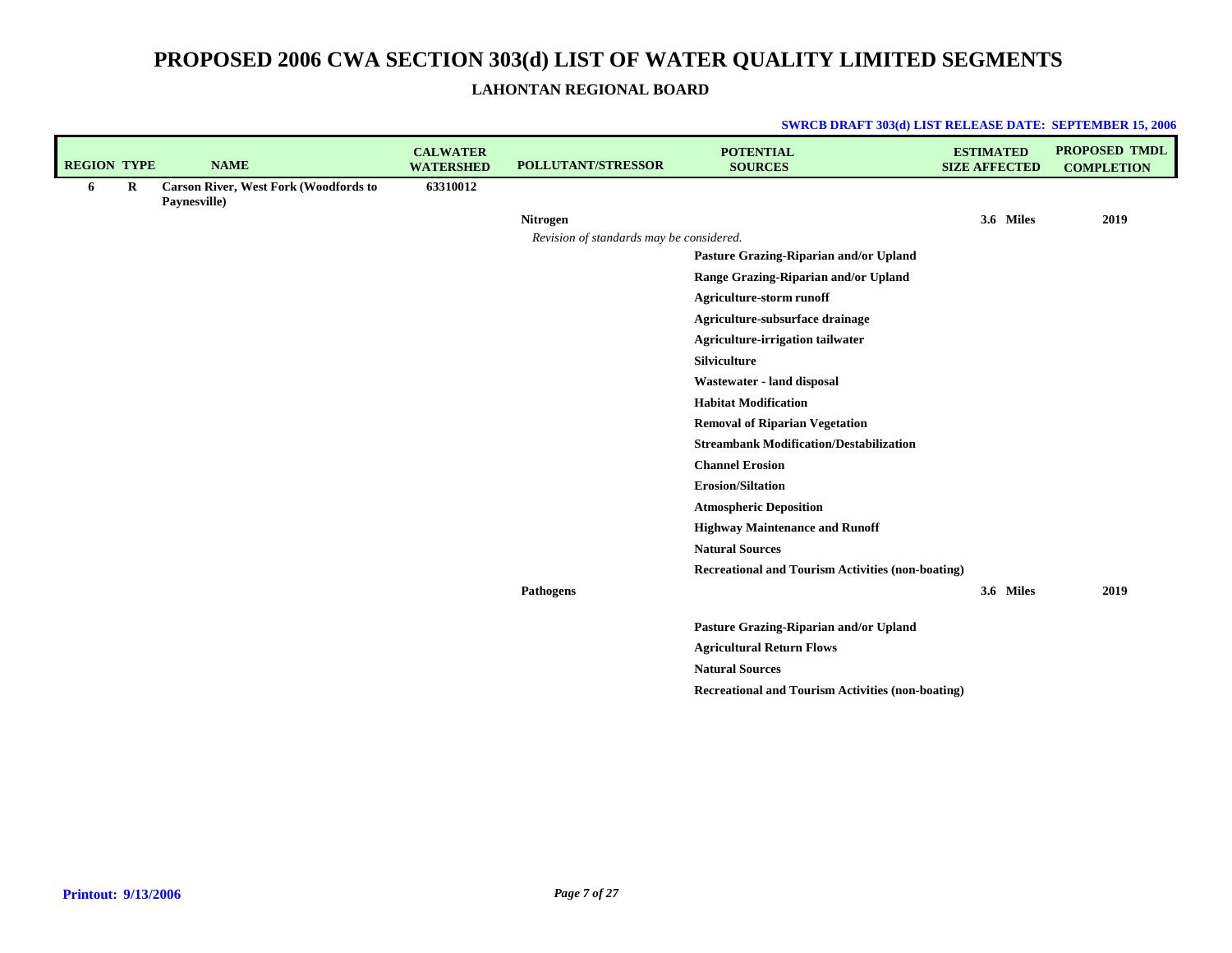| <b>REGION TYPE</b> | <b>NAME</b>             | <b>CALWATER</b><br><b>WATERSHED</b> | <b>POLLUTANT/STRESSOR</b>                                | <b>POTENTIAL</b><br><b>SOURCES</b>                                                                                                                                                                                                                                                                                                                 | <b>ESTIMATED</b><br><b>SIZE AFFECTED</b> | <b>PROPOSED TMDL</b><br><b>COMPLETION</b> |
|--------------------|-------------------------|-------------------------------------|----------------------------------------------------------|----------------------------------------------------------------------------------------------------------------------------------------------------------------------------------------------------------------------------------------------------------------------------------------------------------------------------------------------------|------------------------------------------|-------------------------------------------|
|                    |                         |                                     | Sodium                                                   |                                                                                                                                                                                                                                                                                                                                                    | 3.6 Miles                                | 2019                                      |
|                    |                         |                                     |                                                          | Agriculture-storm runoff<br><b>Agriculture-irrigation tailwater</b><br><b>Agriculture-grazing</b><br>Wastewater - land disposal<br><b>Onsite Wastewater Systems (Septic Tanks)</b><br><b>Atmospheric Deposition</b><br><b>Highway Maintenance and Runoff</b><br><b>Natural Sources</b><br><b>Recreational and Tourism Activities (non-boating)</b> |                                          |                                           |
| R<br>6             | <b>Clearwater Creek</b> | 63040051                            | <b>Sedimentation/Siltation</b>                           | Listed on basis of limited information; additional monitoring may support delisting.<br>Range Grazing-Riparian and/or Upland<br><b>Construction/Land Development</b><br><b>Highway Maintenance and Runoff</b>                                                                                                                                      | 12 Miles                                 | 2006                                      |
| L<br>6             | <b>Crowley Lake</b>     | 60310090                            | Ammonia                                                  |                                                                                                                                                                                                                                                                                                                                                    | <b>4861 Acres</b>                        | 2019                                      |
|                    |                         |                                     | Oxygen, Dissolved                                        | <b>Source Unknown</b><br><b>Source Unknown</b>                                                                                                                                                                                                                                                                                                     | <b>4861 Acres</b>                        | 2019                                      |
| 6<br>L             | <b>Donner Lake</b>      | 63520021                            | <b>Priority Organics</b><br>period for TMDL development. | OEHHA is studying the lake to determine whether a fish consumption advisory is needed. There may be a 6 to 13 year<br><b>Source Unknown</b>                                                                                                                                                                                                        | 819 Acres                                | 2019                                      |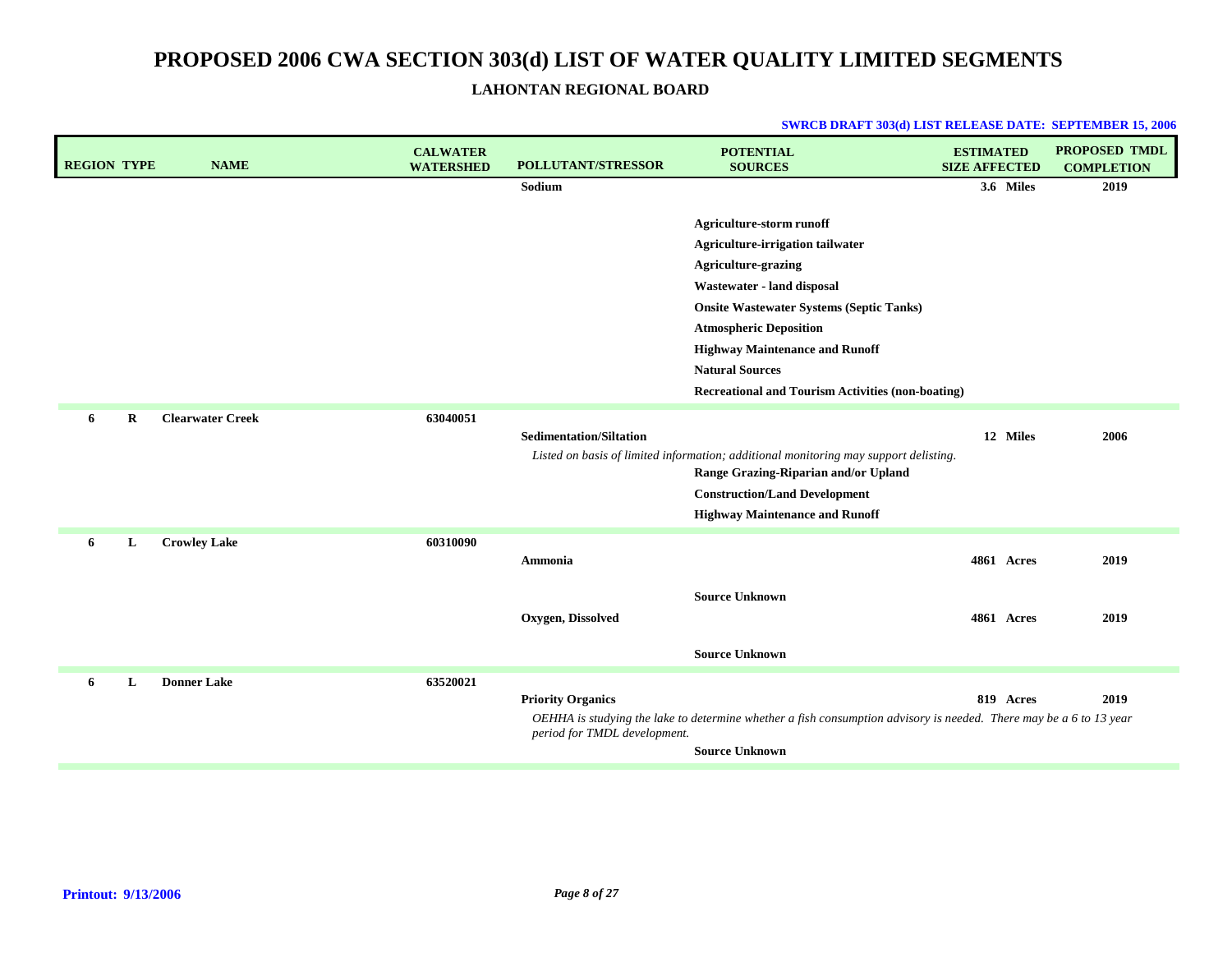| <b>REGION TYPE</b> |   | <b>NAME</b>                | <b>CALWATER</b><br><b>WATERSHED</b> | <b>POLLUTANT/STRESSOR</b> | <b>POTENTIAL</b><br><b>SOURCES</b>                       | <b>ESTIMATED</b><br><b>SIZE AFFECTED</b> | PROPOSED TMDL<br><b>COMPLETION</b> |
|--------------------|---|----------------------------|-------------------------------------|---------------------------|----------------------------------------------------------|------------------------------------------|------------------------------------|
| 6                  | L | Eagle Lake (Lassen County) | 63732000                            |                           |                                                          |                                          |                                    |
|                    |   |                            |                                     | <b>Nitrogen</b>           |                                                          | 20704 Acres                              | 2019                               |
|                    |   |                            |                                     |                           | <b>Agriculture</b>                                       |                                          |                                    |
|                    |   |                            |                                     |                           | <b>Grazing-Related Sources</b>                           |                                          |                                    |
|                    |   |                            |                                     |                           | Silviculture                                             |                                          |                                    |
|                    |   |                            |                                     |                           | <b>Other Urban Runoff</b>                                |                                          |                                    |
|                    |   |                            |                                     |                           | <b>Highway/Road/Bridge Runoff</b>                        |                                          |                                    |
|                    |   |                            |                                     |                           | Wastewater                                               |                                          |                                    |
|                    |   |                            |                                     |                           | <b>Onsite Wastewater Systems (Septic Tanks)</b>          |                                          |                                    |
|                    |   |                            |                                     |                           | <b>Marinas and Recreational Boating</b>                  |                                          |                                    |
|                    |   |                            |                                     |                           | <b>Atmospheric Deposition</b>                            |                                          |                                    |
|                    |   |                            |                                     |                           | <b>Internal Nutrient Cycling (primarily lakes)</b>       |                                          |                                    |
|                    |   |                            |                                     |                           | <b>Sediment Resuspension</b>                             |                                          |                                    |
|                    |   |                            |                                     |                           | <b>Natural Sources</b>                                   |                                          |                                    |
|                    |   |                            |                                     |                           | <b>Recreational and Tourism Activities (non-boating)</b> |                                          |                                    |
|                    |   |                            |                                     |                           | <b>Nonpoint Source</b>                                   |                                          |                                    |
|                    |   |                            |                                     | Phosphorus                |                                                          | 20704 Acres                              | 2019                               |
|                    |   |                            |                                     |                           | <b>Grazing-Related Sources</b>                           |                                          |                                    |
|                    |   |                            |                                     |                           | <b>Silviculture</b>                                      |                                          |                                    |
|                    |   |                            |                                     |                           | <b>Other Urban Runoff</b>                                |                                          |                                    |
|                    |   |                            |                                     |                           | <b>Highway/Road/Bridge Runoff</b>                        |                                          |                                    |
|                    |   |                            |                                     |                           | Wastewater                                               |                                          |                                    |
|                    |   |                            |                                     |                           | <b>Onsite Wastewater Systems (Septic Tanks)</b>          |                                          |                                    |
|                    |   |                            |                                     |                           | <b>Marinas and Recreational Boating</b>                  |                                          |                                    |
|                    |   |                            |                                     |                           | <b>Atmospheric Deposition</b>                            |                                          |                                    |
|                    |   |                            |                                     |                           | <b>Internal Nutrient Cycling (primarily lakes)</b>       |                                          |                                    |
|                    |   |                            |                                     |                           | <b>Sediment Resuspension</b>                             |                                          |                                    |
|                    |   |                            |                                     |                           | <b>Natural Sources</b>                                   |                                          |                                    |
|                    |   |                            |                                     |                           | <b>Recreational and Tourism Activities (non-boating)</b> |                                          |                                    |
|                    |   |                            |                                     |                           | <b>Nonpoint Source</b>                                   |                                          |                                    |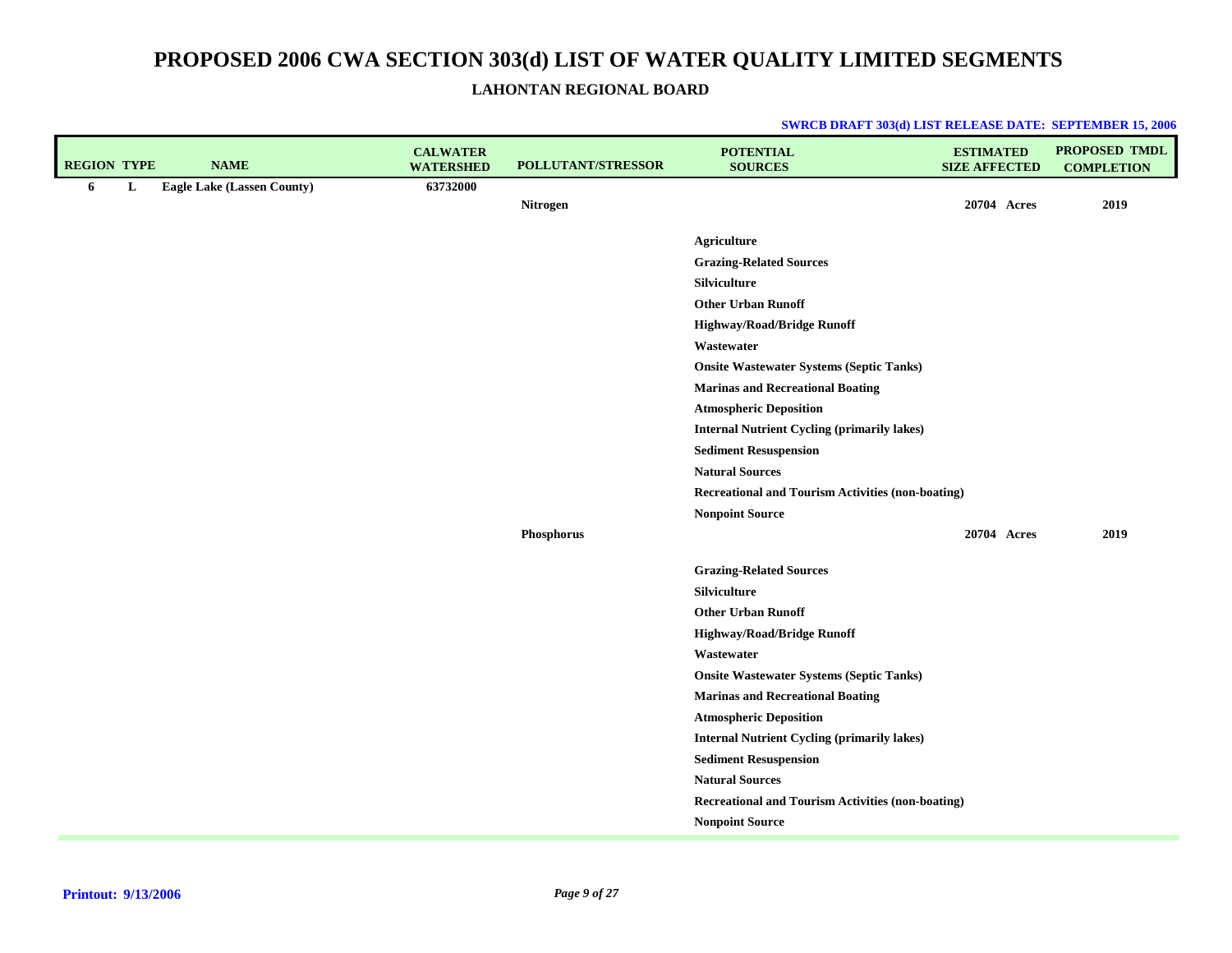| <b>REGION TYPE</b> |         | <b>NAME</b>                                             | <b>CALWATER</b><br><b>WATERSHED</b> | <b>POLLUTANT/STRESSOR</b> | <b>POTENTIAL</b><br><b>SOURCES</b>                                                    | <b>ESTIMATED</b><br><b>SIZE AFFECTED</b> | <b>PROPOSED TMDL</b><br><b>COMPLETION</b> |
|--------------------|---------|---------------------------------------------------------|-------------------------------------|---------------------------|---------------------------------------------------------------------------------------|------------------------------------------|-------------------------------------------|
| 6                  | $\bf R$ | East Walker River, above Bridgeport<br><b>Reservoir</b> | 63030050                            |                           |                                                                                       |                                          |                                           |
|                    |         |                                                         |                                     | Pathogens                 |                                                                                       | 7.2 Miles                                | 2019                                      |
|                    |         |                                                         |                                     |                           |                                                                                       |                                          |                                           |
|                    |         |                                                         |                                     |                           | Pasture Grazing-Riparian and/or Upland<br><b>Other Urban Runoff</b>                   |                                          |                                           |
|                    |         |                                                         |                                     |                           | <b>Natural Sources</b>                                                                |                                          |                                           |
|                    |         |                                                         |                                     |                           | <b>Recreational and Tourism Activities (non-boating)</b>                              |                                          |                                           |
|                    |         |                                                         |                                     |                           |                                                                                       |                                          |                                           |
| 6                  | R       | East Walker River, below Bridgeport<br><b>Reservoir</b> | 63030050                            |                           |                                                                                       |                                          |                                           |
|                    |         |                                                         |                                     | <b>Nitrogen</b>           |                                                                                       | 8 Miles                                  | 2019                                      |
|                    |         |                                                         |                                     |                           |                                                                                       |                                          |                                           |
|                    |         |                                                         |                                     |                           | <b>Grazing-Related Sources</b>                                                        |                                          |                                           |
|                    |         |                                                         |                                     |                           | Pasture Grazing-Riparian and/or Upland                                                |                                          |                                           |
|                    |         |                                                         |                                     |                           | Range Grazing-Riparian and/or Upland                                                  |                                          |                                           |
|                    |         |                                                         |                                     |                           | <b>Highway/Road/Bridge Runoff</b>                                                     |                                          |                                           |
|                    |         |                                                         |                                     |                           | <b>Upstream Impoundment</b>                                                           |                                          |                                           |
|                    |         |                                                         |                                     |                           | <b>Flow Regulation/Modification</b><br><b>Streambank Modification/Destabilization</b> |                                          |                                           |
|                    |         |                                                         |                                     |                           | <b>Erosion/Siltation</b>                                                              |                                          |                                           |
|                    |         |                                                         |                                     |                           | <b>Atmospheric Deposition</b>                                                         |                                          |                                           |
|                    |         |                                                         |                                     |                           | <b>Natural Sources</b>                                                                |                                          |                                           |
|                    |         |                                                         |                                     | Phosphorus                |                                                                                       | 8 Miles                                  | 2019                                      |
|                    |         |                                                         |                                     |                           |                                                                                       |                                          |                                           |
|                    |         |                                                         |                                     |                           | Pasture Grazing-Riparian and/or Upland                                                |                                          |                                           |
|                    |         |                                                         |                                     |                           | Range Grazing-Riparian and/or Upland                                                  |                                          |                                           |
|                    |         |                                                         |                                     |                           | <b>Other Urban Runoff</b>                                                             |                                          |                                           |
|                    |         |                                                         |                                     |                           | <b>Highway/Road/Bridge Runoff</b>                                                     |                                          |                                           |
|                    |         |                                                         |                                     |                           | <b>Upstream Impoundment</b>                                                           |                                          |                                           |
|                    |         |                                                         |                                     |                           | <b>Flow Regulation/Modification</b>                                                   |                                          |                                           |
|                    |         |                                                         |                                     |                           | <b>Streambank Modification/Destabilization</b>                                        |                                          |                                           |
|                    |         |                                                         |                                     |                           | <b>Erosion/Siltation</b>                                                              |                                          |                                           |
|                    |         |                                                         |                                     |                           | <b>Atmospheric Deposition</b>                                                         |                                          |                                           |
|                    |         |                                                         |                                     |                           | <b>Natural Sources</b>                                                                |                                          |                                           |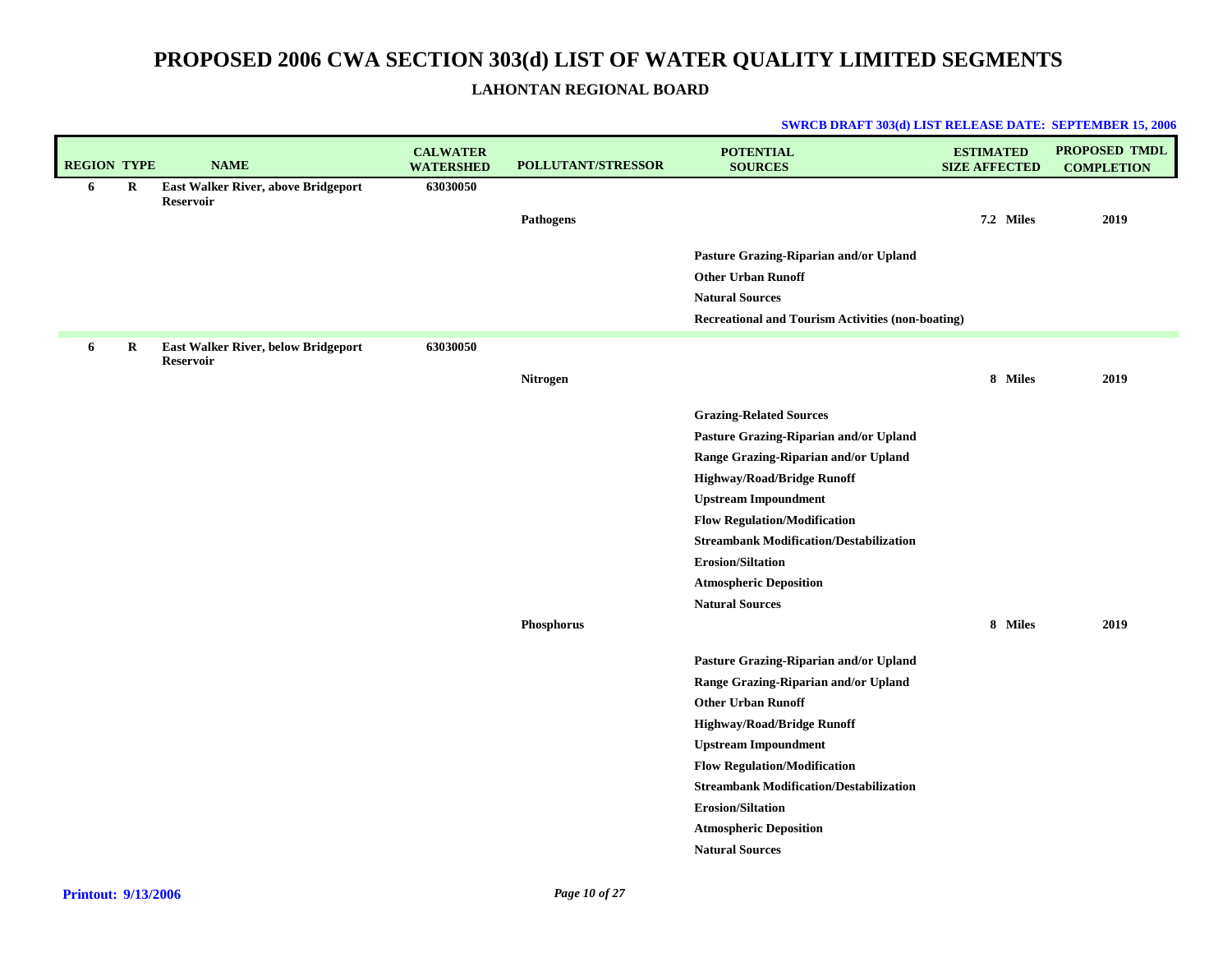| <b>REGION TYPE</b> |          | <b>NAME</b>                       | <b>CALWATER</b><br><b>WATERSHED</b> | POLLUTANT/STRESSOR                                     | <b>POTENTIAL</b><br><b>SOURCES</b>                                                                                                                                                                                                                  | <b>ESTIMATED</b><br><b>SIZE AFFECTED</b> | PROPOSED TMDL<br><b>COMPLETION</b> |
|--------------------|----------|-----------------------------------|-------------------------------------|--------------------------------------------------------|-----------------------------------------------------------------------------------------------------------------------------------------------------------------------------------------------------------------------------------------------------|------------------------------------------|------------------------------------|
|                    |          |                                   |                                     | <b>Sedimentation/Siltation</b>                         |                                                                                                                                                                                                                                                     | 8 Miles                                  | 2019                               |
|                    |          |                                   |                                     |                                                        | <b>Grazing-Related Sources</b><br><b>Highway/Road/Bridge Runoff</b><br><b>Urban Runoff--Erosion and Sedimentation</b><br><b>Upstream Impoundment</b><br><b>Erosion/Siltation</b>                                                                    |                                          |                                    |
| 6                  | $\bf{R}$ | <b>General Creek</b>              | 63420030                            | Iron                                                   |                                                                                                                                                                                                                                                     | 9.1 Miles                                | 2019                               |
|                    |          |                                   |                                     | Phosphorus                                             | <b>Silviculture</b><br><b>Natural Sources</b>                                                                                                                                                                                                       | 9.1 Miles                                | 2019                               |
|                    |          |                                   |                                     |                                                        | <b>Erosion/Siltation</b>                                                                                                                                                                                                                            |                                          |                                    |
|                    |          |                                   |                                     |                                                        | <b>Atmospheric Deposition</b><br><b>Natural Sources</b>                                                                                                                                                                                             |                                          |                                    |
| 6                  | R        | <b>Gray Creek (Nevada County)</b> | 63520052                            | <b>Sedimentation/Siltation</b>                         | Sediment from disturbance of naturally highly erosive watershed.<br><b>Silviculture</b><br><b>Natural Sources</b><br><b>Nonpoint Source</b>                                                                                                         | 2.8 Miles                                | 2006                               |
| 6                  | L        | <b>Haiwee Reservoir</b>           | 62410071                            | <b>Copper</b><br>Regional Water Quality Control Board. | Copper problems related to algicide used to prevent taste/odor problems in drinking water supplies. TMDL development<br>in progress. A determination of whether or not this water body is a water of the United States will be made by the<br>Other | 1703 Acres                               | 2004                               |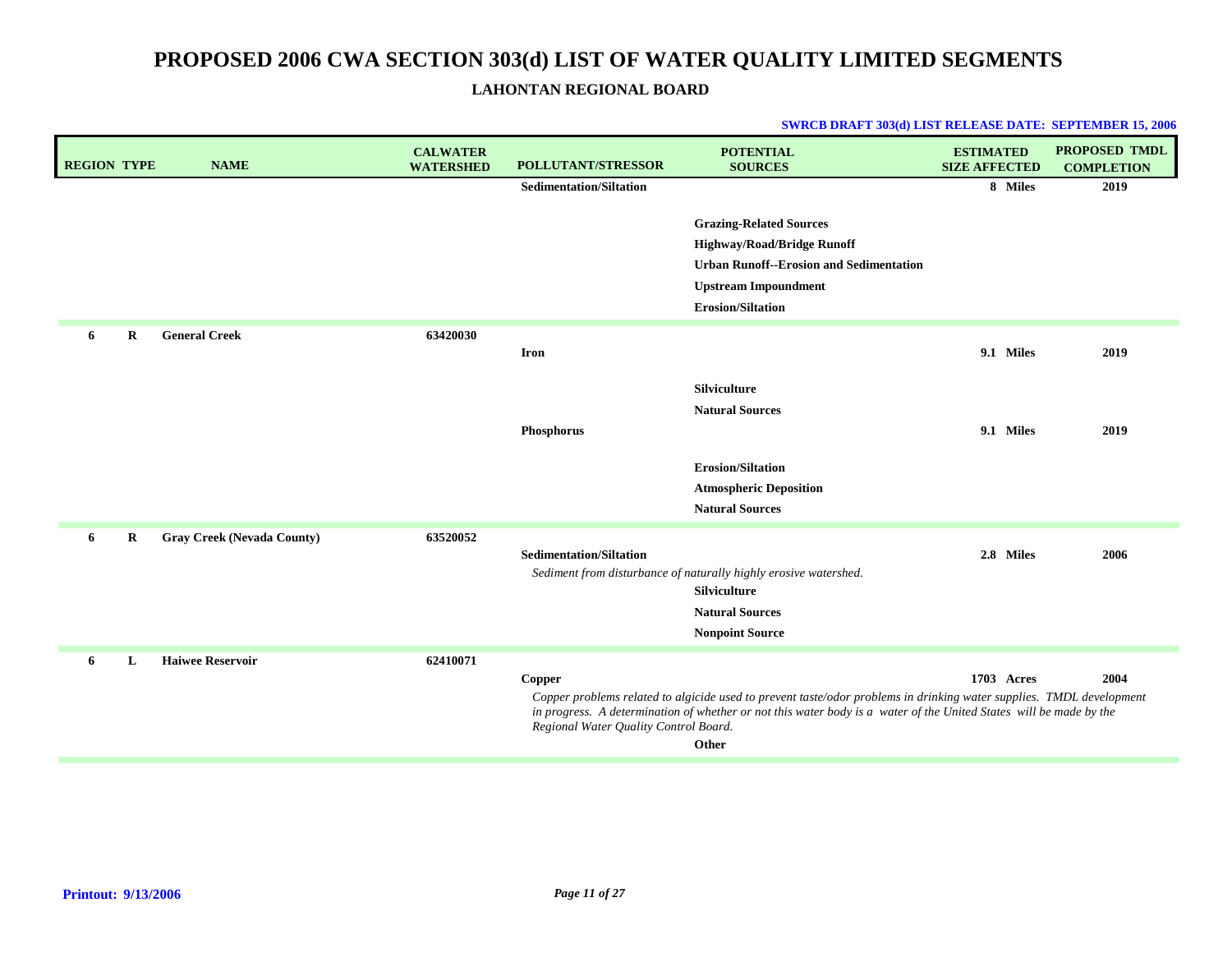| <b>REGION TYPE</b> |         | <b>NAME</b>                                               | <b>CALWATER</b><br><b>WATERSHED</b> | <b>POLLUTANT/STRESSOR</b>         | <b>POTENTIAL</b><br><b>SOURCES</b>                       | <b>ESTIMATED</b><br><b>SIZE AFFECTED</b> | <b>PROPOSED TMDL</b><br><b>COMPLETION</b> |
|--------------------|---------|-----------------------------------------------------------|-------------------------------------|-----------------------------------|----------------------------------------------------------|------------------------------------------|-------------------------------------------|
| 6                  | $\bf R$ | <b>Heavenly Valley Creek (source to USFS</b><br>boundary) | 63410031                            |                                   |                                                          |                                          |                                           |
|                    |         |                                                           |                                     | <b>Chloride</b>                   |                                                          | 2 Miles                                  | 2019                                      |
|                    |         |                                                           |                                     | Chloride standard may be revised. |                                                          |                                          |                                           |
|                    |         |                                                           |                                     |                                   | <b>Highway/Road/Bridge Runoff</b>                        |                                          |                                           |
|                    |         |                                                           |                                     |                                   | <b>Atmospheric Deposition</b>                            |                                          |                                           |
|                    |         |                                                           |                                     |                                   | <b>Natural Sources</b>                                   |                                          |                                           |
|                    |         |                                                           |                                     |                                   | <b>Source Unknown</b>                                    |                                          |                                           |
|                    |         |                                                           |                                     | Phosphorus                        |                                                          | 2 Miles                                  | 2019                                      |
|                    |         |                                                           |                                     |                                   | Erosion/Siltation                                        |                                          |                                           |
|                    |         |                                                           |                                     |                                   | <b>Atmospheric Deposition</b>                            |                                          |                                           |
|                    |         |                                                           |                                     |                                   | <b>Natural Sources</b>                                   |                                          |                                           |
|                    |         |                                                           |                                     |                                   | <b>Recreational and Tourism Activities (non-boating)</b> |                                          |                                           |
| 6                  | $\bf R$ | <b>Heavenly Valley Creek (USFS boundary to</b>            | 63410031                            |                                   |                                                          |                                          |                                           |
|                    |         | <b>Trout Creek)</b>                                       |                                     |                                   |                                                          |                                          |                                           |
|                    |         |                                                           |                                     | <b>Chloride</b>                   |                                                          | 1.4 Miles                                | 2019                                      |
|                    |         |                                                           |                                     |                                   | <b>Highway/Road/Bridge Runoff</b>                        |                                          |                                           |
|                    |         |                                                           |                                     |                                   | <b>Atmospheric Deposition</b>                            |                                          |                                           |
|                    |         |                                                           |                                     |                                   | <b>Natural Sources</b>                                   |                                          |                                           |
|                    |         |                                                           |                                     |                                   | <b>Source Unknown</b>                                    |                                          |                                           |
|                    |         |                                                           |                                     | <b>Sedimentation/Siltation</b>    |                                                          | 1.4 Miles                                | 2019                                      |
|                    |         |                                                           |                                     |                                   | <b>Construction/Land Development</b>                     |                                          |                                           |
|                    |         |                                                           |                                     |                                   | <b>Land Development</b>                                  |                                          |                                           |
|                    |         |                                                           |                                     |                                   | Hydromodification                                        |                                          |                                           |
|                    |         |                                                           |                                     |                                   | <b>Habitat Modification</b>                              |                                          |                                           |
|                    |         |                                                           |                                     |                                   | <b>Recreational and Tourism Activities (non-boating)</b> |                                          |                                           |
|                    |         |                                                           |                                     |                                   | <b>Nonpoint Source</b>                                   |                                          |                                           |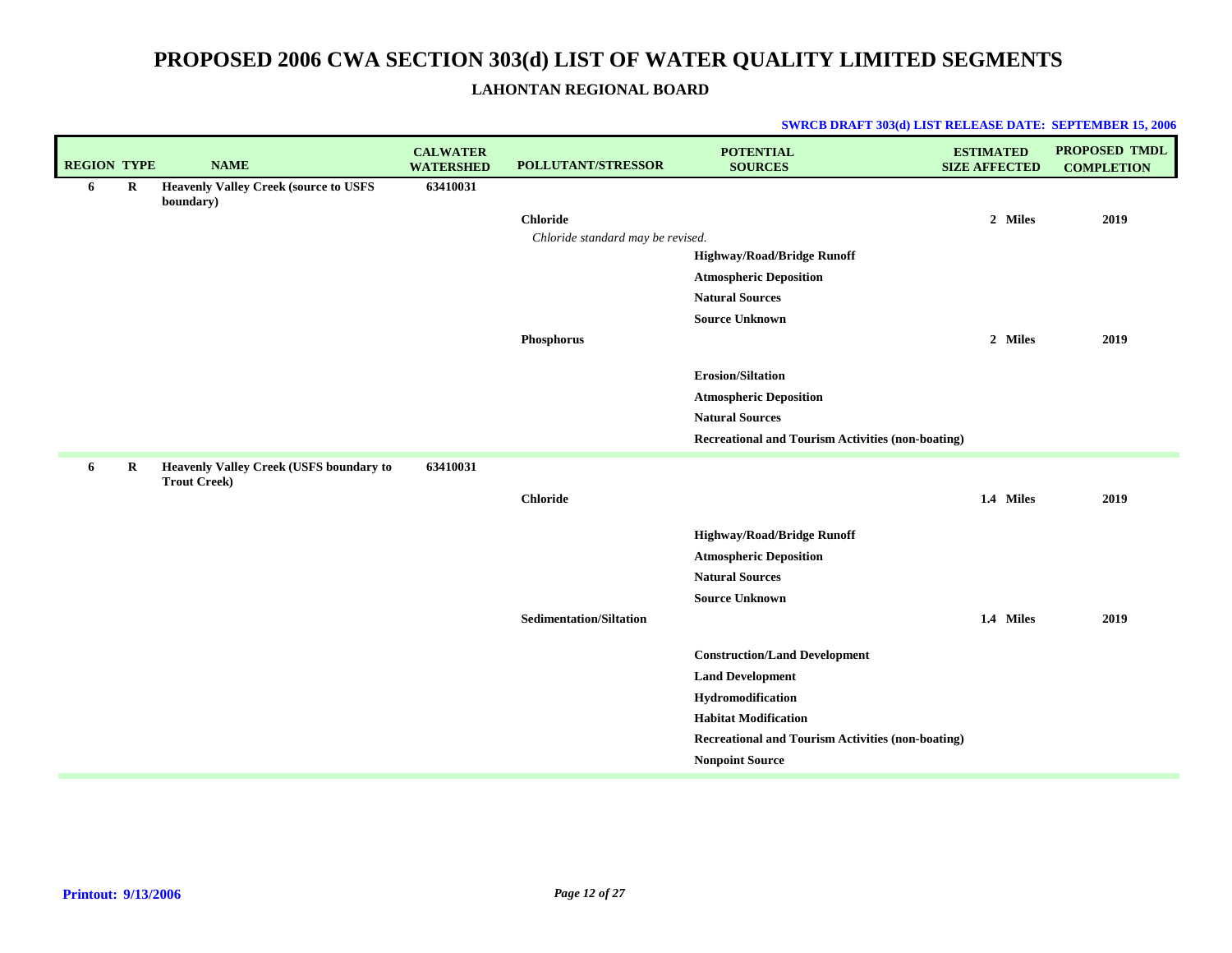| <b>REGION TYPE</b>         |   | <b>NAME</b>                                 | <b>CALWATER</b><br><b>WATERSHED</b> | POLLUTANT/STRESSOR       | <b>POTENTIAL</b><br><b>SOURCES</b>                                                                                 | <b>ESTIMATED</b><br><b>SIZE AFFECTED</b> | <b>PROPOSED TMDL</b><br><b>COMPLETION</b> |
|----------------------------|---|---------------------------------------------|-------------------------------------|--------------------------|--------------------------------------------------------------------------------------------------------------------|------------------------------------------|-------------------------------------------|
| 6                          | S | <b>Honey Lake</b>                           | 63710060                            |                          |                                                                                                                    |                                          |                                           |
|                            |   |                                             |                                     | <b>Arsenic</b>           |                                                                                                                    | 57756 Acres                              | 2019                                      |
|                            |   |                                             |                                     | determine need for TMDL. | Arsenic is ultimately from natural sources, but lake is affected by geothermal discharges. Further study needed to |                                          |                                           |
|                            |   |                                             |                                     |                          | <b>Geothermal Development</b>                                                                                      |                                          |                                           |
|                            |   |                                             |                                     |                          | <b>Flow Regulation/Modification</b>                                                                                |                                          |                                           |
|                            |   |                                             |                                     |                          | <b>Natural Sources</b>                                                                                             |                                          |                                           |
|                            |   |                                             |                                     |                          | <b>Nonpoint Source</b>                                                                                             |                                          |                                           |
|                            |   |                                             |                                     | Salinity/TDS/Chlorides   |                                                                                                                    | 57756 Acres                              | 2019                                      |
|                            |   |                                             |                                     |                          | Further study needed to determine extent of impairment and need for TMDL.                                          |                                          |                                           |
|                            |   |                                             |                                     |                          | <b>Agriculture</b>                                                                                                 |                                          |                                           |
|                            |   |                                             |                                     |                          | <b>Agricultural Return Flows</b>                                                                                   |                                          |                                           |
|                            |   |                                             |                                     |                          | <b>Geothermal Development</b>                                                                                      |                                          |                                           |
|                            |   |                                             |                                     |                          | <b>Agricultural Water Diversion</b>                                                                                |                                          |                                           |
|                            |   |                                             |                                     |                          | <b>Sediment Resuspension</b>                                                                                       |                                          |                                           |
|                            |   |                                             |                                     |                          | <b>Natural Sources</b>                                                                                             |                                          |                                           |
|                            |   |                                             |                                     |                          | <b>Nonpoint Source</b>                                                                                             |                                          |                                           |
| 6                          | W | <b>Honey Lake Area Wetlands</b>             | 63710060                            |                          |                                                                                                                    |                                          |                                           |
|                            |   |                                             |                                     | <b>Metals</b>            |                                                                                                                    | 62590 Acres                              | 2019                                      |
|                            |   |                                             |                                     |                          | Additional monitoring needed to determine extent of impairment and need for TMDL<br><b>Agriculture</b>             |                                          |                                           |
|                            |   |                                             |                                     |                          | <b>Geothermal Development</b>                                                                                      |                                          |                                           |
|                            |   |                                             |                                     |                          | <b>Natural Sources</b>                                                                                             |                                          |                                           |
|                            |   |                                             |                                     |                          | <b>Nonpoint Source</b>                                                                                             |                                          |                                           |
|                            |   |                                             |                                     |                          |                                                                                                                    |                                          |                                           |
| 6                          | S | <b>Honey Lake Wildfowl Management Ponds</b> | 63720095                            | <b>Metals</b>            |                                                                                                                    | 665 Acres                                | 2019                                      |
|                            |   |                                             |                                     |                          | Further monitoring needed to determine extent of impairment and need for TMDL.                                     |                                          |                                           |
|                            |   |                                             |                                     |                          | <b>Agriculture</b>                                                                                                 |                                          |                                           |
|                            |   |                                             |                                     |                          | <b>Geothermal Development</b>                                                                                      |                                          |                                           |
|                            |   |                                             |                                     |                          | <b>Natural Sources</b>                                                                                             |                                          |                                           |
|                            |   |                                             |                                     | Salinity/TDS/Chlorides   |                                                                                                                    | 665 Acres                                | 2019                                      |
|                            |   |                                             |                                     |                          | Further monitoring needed to determine extent of impairment and need for TMDL.                                     |                                          |                                           |
|                            |   |                                             |                                     |                          | <b>Agriculture</b>                                                                                                 |                                          |                                           |
|                            |   |                                             |                                     |                          | <b>Geothermal Development</b>                                                                                      |                                          |                                           |
|                            |   |                                             |                                     |                          | <b>Natural Sources</b>                                                                                             |                                          |                                           |
| <b>Printout: 9/13/2006</b> |   |                                             |                                     | Page 13 of 27            |                                                                                                                    |                                          |                                           |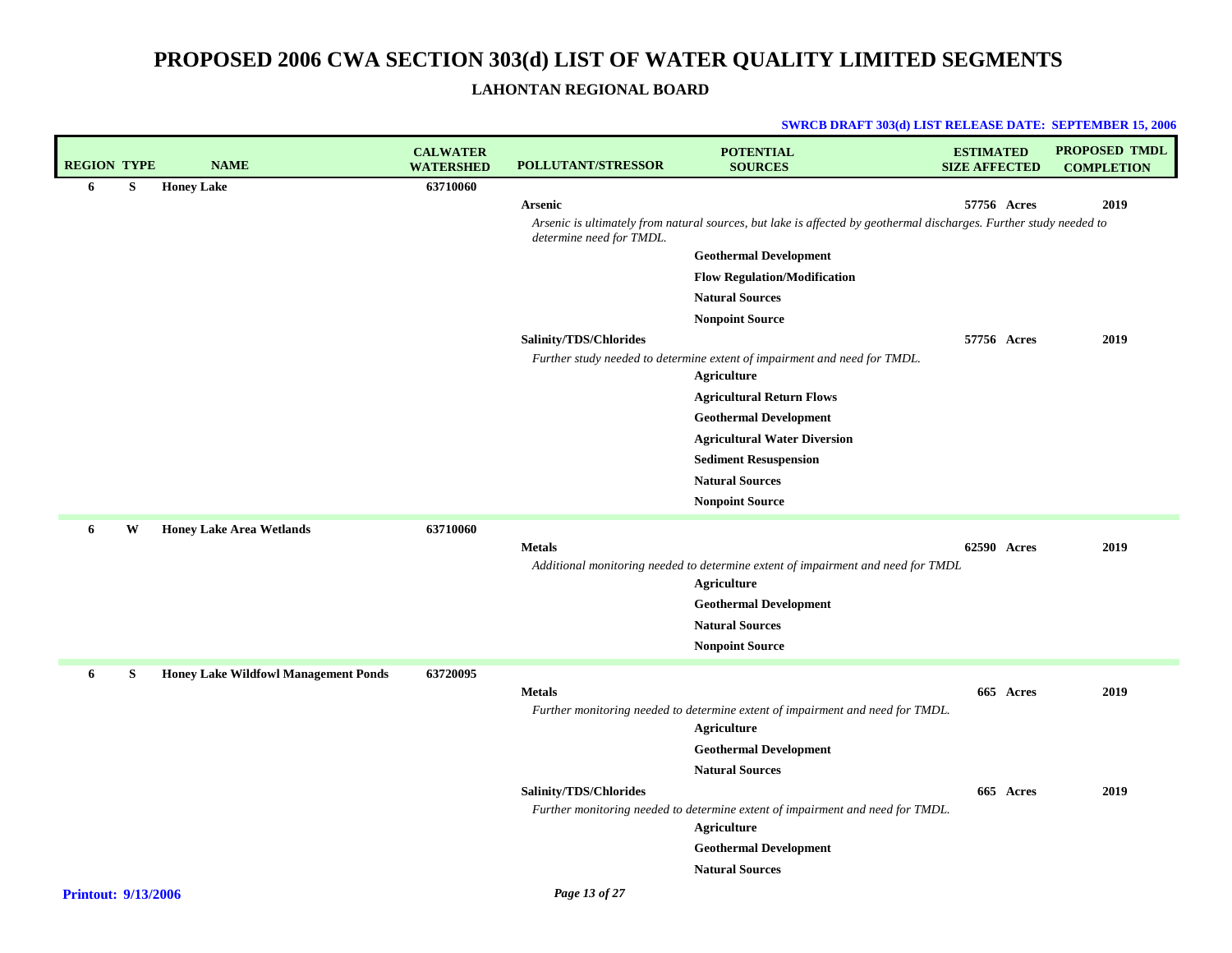| <b>REGION TYPE</b> |         | <b>NAME</b>                         | <b>CALWATER</b><br><b>WATERSHED</b> | POLLUTANT/STRESSOR                                                 | <b>POTENTIAL</b><br><b>SOURCES</b>                                                                                 | <b>ESTIMATED</b><br><b>SIZE AFFECTED</b> | <b>PROPOSED TMDL</b><br><b>COMPLETION</b> |
|--------------------|---------|-------------------------------------|-------------------------------------|--------------------------------------------------------------------|--------------------------------------------------------------------------------------------------------------------|------------------------------------------|-------------------------------------------|
|                    |         |                                     |                                     | <b>Trace Elements</b>                                              |                                                                                                                    | 665 Acres                                | 2019                                      |
|                    |         |                                     |                                     |                                                                    | Further monitoring needed to determine extent of impairment and need for TMDL.<br><b>Geothermal Development</b>    |                                          |                                           |
|                    |         |                                     |                                     |                                                                    | <b>Nurseries</b>                                                                                                   |                                          |                                           |
| 6                  | R       | <b>Hot Springs Canyon Creek</b>     | 63030042                            |                                                                    |                                                                                                                    |                                          |                                           |
|                    |         |                                     |                                     | <b>Sedimentation/Siltation</b>                                     |                                                                                                                    | 2.9 Miles                                | 2008                                      |
|                    |         |                                     |                                     |                                                                    | Listed on basis of limited data; further monitoring may support delisting.<br>Range Grazing-Riparian and/or Upland |                                          |                                           |
|                    |         |                                     |                                     |                                                                    |                                                                                                                    |                                          |                                           |
| 6                  | $\bf R$ | <b>Indian Creek (Alpine County)</b> | 63220010                            | <b>Pathogens</b>                                                   |                                                                                                                    | 13 Miles                                 | 2019                                      |
|                    |         |                                     |                                     |                                                                    |                                                                                                                    |                                          |                                           |
|                    |         |                                     |                                     |                                                                    | <b>Grazing-Related Sources</b>                                                                                     |                                          |                                           |
|                    |         |                                     |                                     |                                                                    | Pasture Grazing-Riparian and/or Upland                                                                             |                                          |                                           |
| 6                  | R       | <b>Mammoth Creek</b>                | 60310053                            |                                                                    |                                                                                                                    |                                          |                                           |
|                    |         |                                     |                                     | <b>Mercury</b>                                                     |                                                                                                                    | 12 Miles                                 | 2019                                      |
|                    |         |                                     |                                     |                                                                    | <b>Source Unknown</b>                                                                                              |                                          |                                           |
|                    |         |                                     |                                     | <b>Metals</b>                                                      |                                                                                                                    | 12 Miles                                 | 2019                                      |
|                    |         |                                     |                                     |                                                                    | Needs monitoring to determine current extent of impairment and need for TMDL.<br><b>Other Urban Runoff</b>         |                                          |                                           |
|                    |         |                                     |                                     |                                                                    | <b>Natural Sources</b>                                                                                             |                                          |                                           |
|                    |         |                                     |                                     |                                                                    | <b>Nonpoint Source</b>                                                                                             |                                          |                                           |
| 6                  | R       | <b>Monitor Creek</b>                | 63210070                            |                                                                    |                                                                                                                    |                                          |                                           |
|                    |         |                                     |                                     | <b>Aluminum</b><br>TMDL to be coordinated with CERCLA remediation. |                                                                                                                    | 4 Miles                                  | 2019                                      |
|                    |         |                                     |                                     |                                                                    | <b>Mill Tailings</b>                                                                                               |                                          |                                           |
|                    |         |                                     |                                     |                                                                    | <b>Mine Tailings</b>                                                                                               |                                          |                                           |
|                    |         |                                     |                                     |                                                                    | <b>Acid Mine Drainage</b>                                                                                          |                                          |                                           |
|                    |         |                                     |                                     |                                                                    | <b>Inactive Mining</b>                                                                                             |                                          |                                           |
|                    |         |                                     |                                     |                                                                    | <b>Natural Sources</b>                                                                                             |                                          |                                           |
|                    |         |                                     |                                     |                                                                    | <b>Nonpoint/Point Source</b>                                                                                       |                                          |                                           |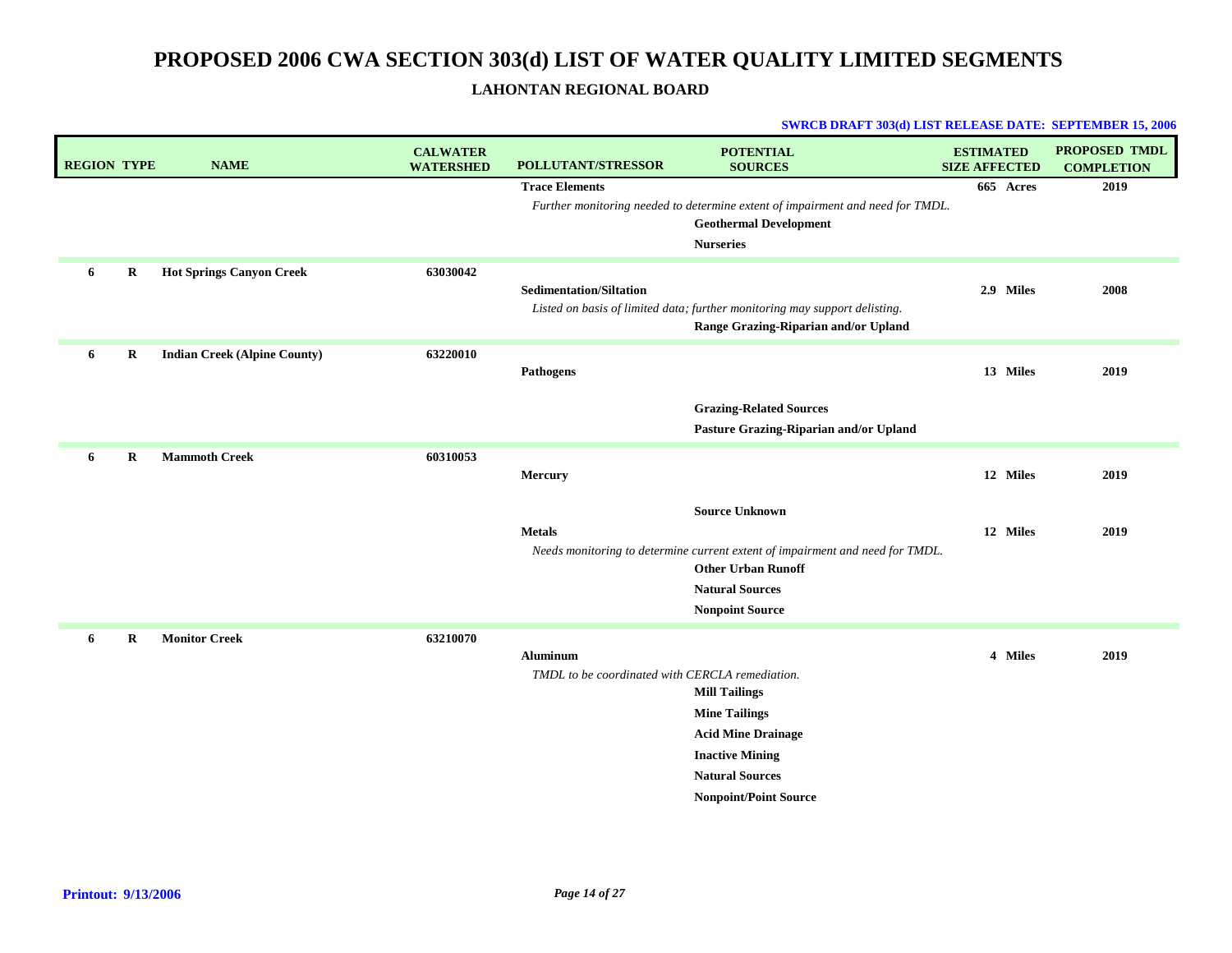| <b>REGION TYPE</b> | <b>NAME</b> | <b>CALWATER</b><br><b>WATERSHED</b> | POLLUTANT/STRESSOR                              | <b>POTENTIAL</b><br><b>SOURCES</b> | <b>ESTIMATED</b><br><b>SIZE AFFECTED</b> | <b>PROPOSED TMDL</b><br><b>COMPLETION</b> |
|--------------------|-------------|-------------------------------------|-------------------------------------------------|------------------------------------|------------------------------------------|-------------------------------------------|
|                    |             |                                     | <b>Iron</b>                                     |                                    | 4 Miles                                  | 2019                                      |
|                    |             |                                     | TMDL to be coordinated with CERCLA remediation. |                                    |                                          |                                           |
|                    |             |                                     |                                                 | <b>Mill Tailings</b>               |                                          |                                           |
|                    |             |                                     |                                                 | <b>Mine Tailings</b>               |                                          |                                           |
|                    |             |                                     |                                                 | <b>Acid Mine Drainage</b>          |                                          |                                           |
|                    |             |                                     |                                                 | <b>Inactive Mining</b>             |                                          |                                           |
|                    |             |                                     |                                                 | <b>Natural Sources</b>             |                                          |                                           |
|                    |             |                                     |                                                 | <b>Nonpoint/Point Source</b>       |                                          |                                           |
|                    |             |                                     | <b>Manganese</b>                                |                                    | 4 Miles                                  | 2019                                      |
|                    |             |                                     | TMDL to be coordinated with CERCLA remediation. | <b>Mill Tailings</b>               |                                          |                                           |
|                    |             |                                     |                                                 | <b>Mine Tailings</b>               |                                          |                                           |
|                    |             |                                     |                                                 | <b>Acid Mine Drainage</b>          |                                          |                                           |
|                    |             |                                     |                                                 | <b>Inactive Mining</b>             |                                          |                                           |
|                    |             |                                     |                                                 | <b>Natural Sources</b>             |                                          |                                           |
|                    |             |                                     |                                                 | <b>Nonpoint/Point Source</b>       |                                          |                                           |
|                    |             |                                     | <b>Silver</b>                                   |                                    | 4 Miles                                  | 2019                                      |
|                    |             |                                     | TMDL to be coordinated with CERCLA remediation. |                                    |                                          |                                           |
|                    |             |                                     |                                                 | <b>Mill Tailings</b>               |                                          |                                           |
|                    |             |                                     |                                                 | <b>Mine Tailings</b>               |                                          |                                           |
|                    |             |                                     |                                                 | <b>Acid Mine Drainage</b>          |                                          |                                           |
|                    |             |                                     |                                                 | <b>Inactive Mining</b>             |                                          |                                           |
|                    |             |                                     |                                                 | <b>Natural Sources</b>             |                                          |                                           |
|                    |             |                                     |                                                 | <b>Nonpoint Source</b>             |                                          |                                           |
|                    |             |                                     | <b>Sulfates</b>                                 |                                    | 4 Miles                                  | 2019                                      |
|                    |             |                                     | TMDL to be coordinated with CERCLA remediation. | <b>Mill Tailings</b>               |                                          |                                           |
|                    |             |                                     |                                                 | <b>Mine Tailings</b>               |                                          |                                           |
|                    |             |                                     |                                                 | <b>Acid Mine Drainage</b>          |                                          |                                           |
|                    |             |                                     |                                                 | <b>Inactive Mining</b>             |                                          |                                           |
|                    |             |                                     |                                                 | <b>Nonpoint/Point Source</b>       |                                          |                                           |
|                    |             |                                     |                                                 |                                    |                                          |                                           |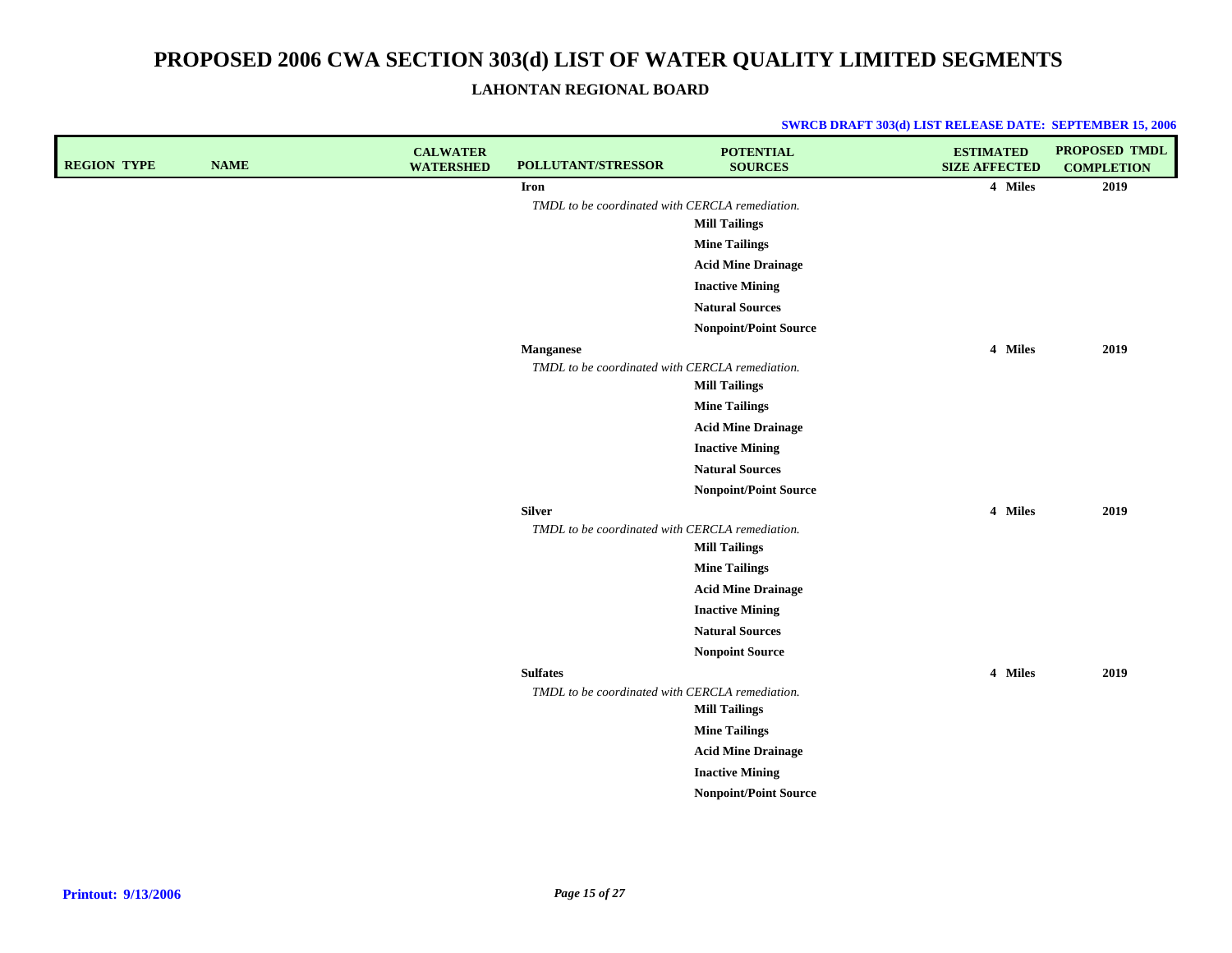| <b>REGION TYPE</b> |         | <b>NAME</b>                                   | <b>CALWATER</b><br><b>WATERSHED</b> | <b>POLLUTANT/STRESSOR</b>                       | <b>POTENTIAL</b><br><b>SOURCES</b>                       | <b>ESTIMATED</b><br><b>SIZE AFFECTED</b> | <b>PROPOSED TMDL</b><br><b>COMPLETION</b> |
|--------------------|---------|-----------------------------------------------|-------------------------------------|-------------------------------------------------|----------------------------------------------------------|------------------------------------------|-------------------------------------------|
|                    |         |                                               |                                     | <b>Total Dissolved Solids</b>                   |                                                          | 4 Miles                                  | 2019                                      |
|                    |         |                                               |                                     | TMDL to be coordinated with CERCLA remediation. |                                                          |                                          |                                           |
|                    |         |                                               |                                     |                                                 | <b>Mill Tailings</b>                                     |                                          |                                           |
|                    |         |                                               |                                     |                                                 | <b>Mine Tailings</b>                                     |                                          |                                           |
|                    |         |                                               |                                     |                                                 | <b>Acid Mine Drainage</b>                                |                                          |                                           |
|                    |         |                                               |                                     |                                                 | <b>Inactive Mining</b>                                   |                                          |                                           |
|                    |         |                                               |                                     |                                                 | <b>Natural Sources</b>                                   |                                          |                                           |
|                    |         |                                               |                                     |                                                 | <b>Nonpoint/Point Source</b>                             |                                          |                                           |
| 6                  | L       | <b>Pleasant Valley Reservoir</b>              | 60320000                            |                                                 |                                                          |                                          |                                           |
|                    |         |                                               |                                     | <b>Organic Enrichment/Low Dissolved Oxygen</b>  |                                                          | 99 Acres                                 | 2019                                      |
|                    |         |                                               |                                     |                                                 | <b>Flow Regulation/Modification</b>                      |                                          |                                           |
|                    |         |                                               |                                     |                                                 | <b>Nonpoint Source</b>                                   |                                          |                                           |
| 6                  | $\bf R$ | Robinson Creek (Hwy 395 to Bridgeport<br>Res) | 63030050                            |                                                 |                                                          |                                          |                                           |
|                    |         |                                               |                                     | <b>Pathogens</b>                                |                                                          | 1.8 Miles                                | 2019                                      |
|                    |         |                                               |                                     |                                                 | Pasture Grazing-Riparian and/or Upland                   |                                          |                                           |
|                    |         |                                               |                                     |                                                 | <b>Agricultural Return Flows</b>                         |                                          |                                           |
|                    |         |                                               |                                     |                                                 | <b>Onsite Wastewater Systems (Septic Tanks)</b>          |                                          |                                           |
|                    |         |                                               |                                     |                                                 | <b>Natural Sources</b>                                   |                                          |                                           |
|                    |         |                                               |                                     |                                                 | <b>Recreational and Tourism Activities (non-boating)</b> |                                          |                                           |
| 6                  | R       | Robinson Creek (Twin Lakes to Hwy 395)        | 63030050                            |                                                 |                                                          |                                          |                                           |
|                    |         |                                               |                                     | <b>Pathogens</b>                                |                                                          | 9.1 Miles                                | 2019                                      |
|                    |         |                                               |                                     |                                                 | Pasture Grazing-Riparian and/or Upland                   |                                          |                                           |
|                    |         |                                               |                                     |                                                 | <b>Onsite Wastewater Systems (Septic Tanks)</b>          |                                          |                                           |
|                    |         |                                               |                                     |                                                 | <b>Natural Sources</b>                                   |                                          |                                           |
|                    |         |                                               |                                     |                                                 | <b>Recreational and Tourism Activities (non-boating)</b> |                                          |                                           |
|                    |         |                                               |                                     |                                                 |                                                          |                                          |                                           |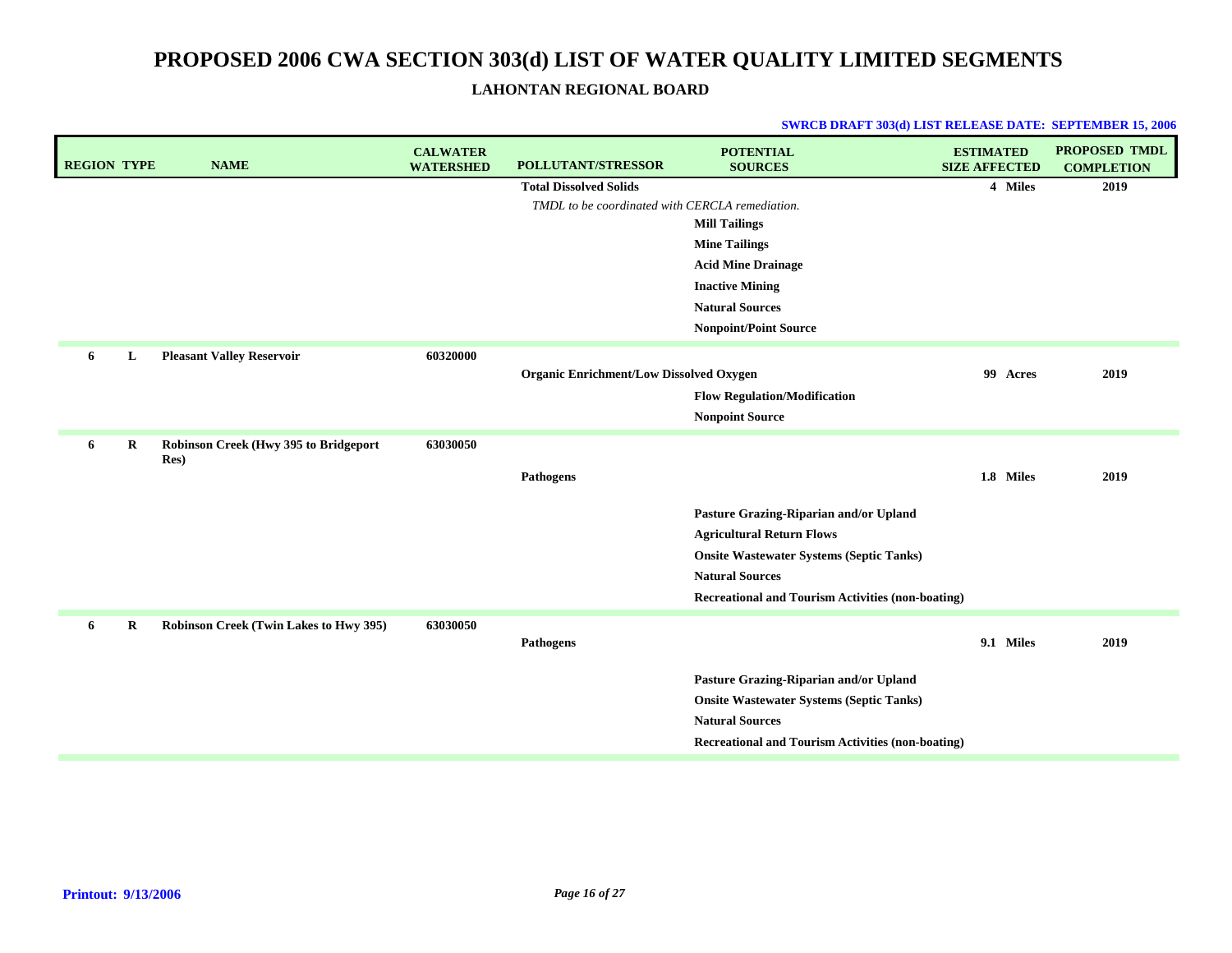| <b>REGION TYPE</b> |         | <b>NAME</b>          | <b>CALWATER</b><br><b>WATERSHED</b> | <b>POLLUTANT/STRESSOR</b>      | <b>POTENTIAL</b><br><b>SOURCES</b>                                                                                                                                                                                                                                                     | <b>ESTIMATED</b><br><b>SIZE AFFECTED</b> | PROPOSED TMDL<br><b>COMPLETION</b> |
|--------------------|---------|----------------------|-------------------------------------|--------------------------------|----------------------------------------------------------------------------------------------------------------------------------------------------------------------------------------------------------------------------------------------------------------------------------------|------------------------------------------|------------------------------------|
| 6                  | $\bf R$ | <b>Squaw Creek</b>   | 63520011                            | <b>Sedimentation/Siltation</b> |                                                                                                                                                                                                                                                                                        | 5.8 Miles                                | 2006                               |
|                    |         |                      |                                     |                                | <b>Construction/Land Development</b><br><b>Other Urban Runoff</b><br>Hydromodification<br><b>Drainage/Filling Of Wetlands</b><br><b>Highway Maintenance and Runoff</b><br><b>Natural Sources</b><br><b>Recreational and Tourism Activities (non-boating)</b><br><b>Nonpoint Source</b> |                                          |                                    |
| 6                  | $\bf R$ | <b>Susan River</b>   | 63720095                            | <b>Mercury</b>                 |                                                                                                                                                                                                                                                                                        | 58 Miles                                 | 2019                               |
|                    |         |                      |                                     | <b>Unknown Toxicity</b>        | <b>Source Unknown</b><br><b>Source Unknown</b>                                                                                                                                                                                                                                         | 58 Miles                                 | 2007                               |
| 6                  | $\bf R$ | <b>Swauger Creek</b> | 63040012                            | <b>Pathogens</b>               |                                                                                                                                                                                                                                                                                        | 14 Miles                                 | 2019                               |
|                    |         |                      |                                     |                                | Pasture Grazing-Riparian and/or Upland<br>Range Grazing-Riparian and/or Upland<br><b>Onsite Wastewater Systems (Septic Tanks)</b><br><b>Natural Sources</b><br><b>Recreational and Tourism Activities (non-boating)</b>                                                                |                                          |                                    |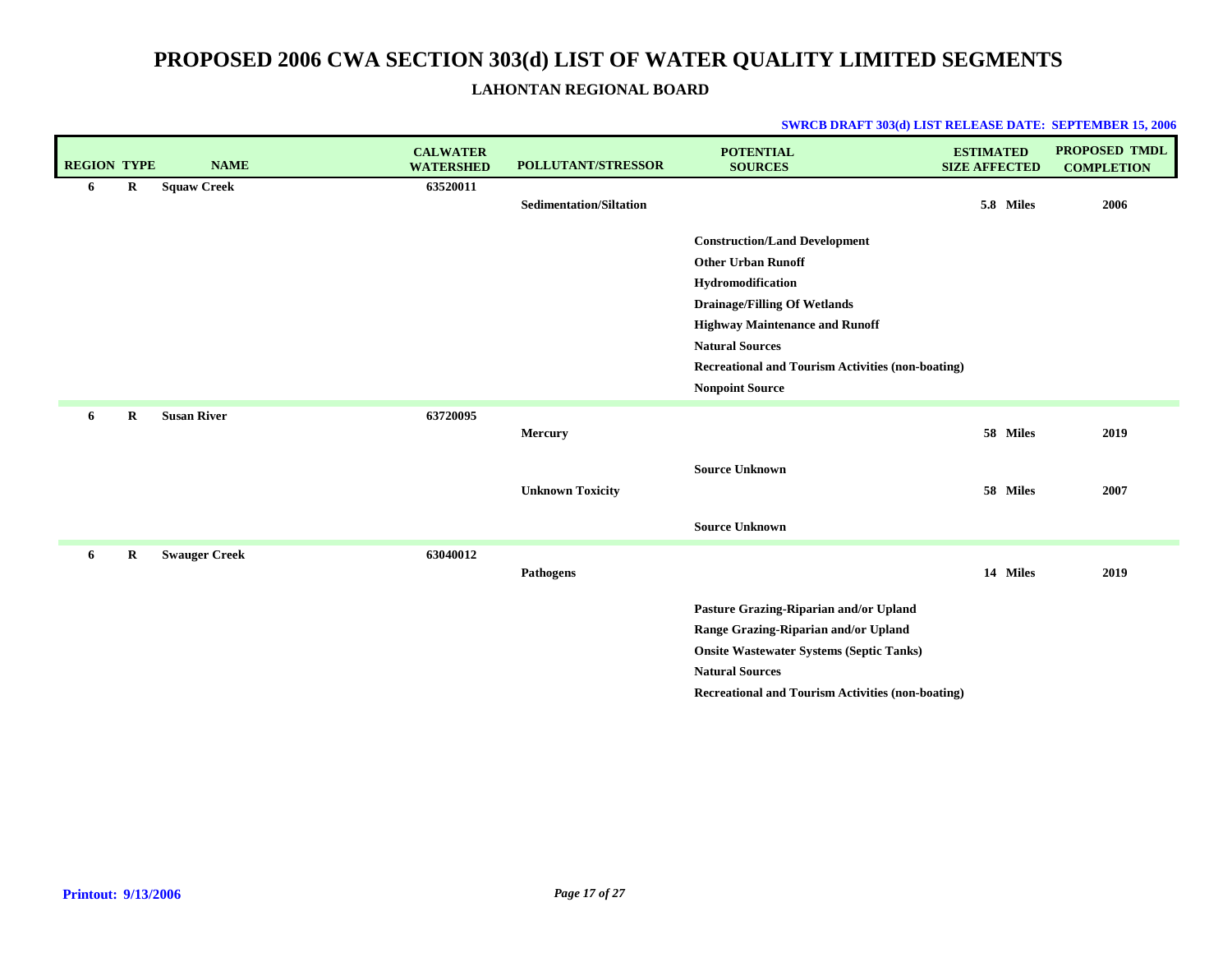| <b>REGION TYPE</b> | <b>NAME</b> | <b>CALWATER</b><br><b>WATERSHED</b> | POLLUTANT/STRESSOR | <b>POTENTIAL</b><br><b>SOURCES</b>                                                                                                                                                                                                                                                                              | <b>ESTIMATED</b><br><b>SIZE AFFECTED</b> | <b>PROPOSED TMDL</b><br><b>COMPLETION</b> |
|--------------------|-------------|-------------------------------------|--------------------|-----------------------------------------------------------------------------------------------------------------------------------------------------------------------------------------------------------------------------------------------------------------------------------------------------------------|------------------------------------------|-------------------------------------------|
|                    |             |                                     | Phosphorus         |                                                                                                                                                                                                                                                                                                                 | 14 Miles                                 | 2019                                      |
|                    |             |                                     |                    | Pasture Grazing-Riparian and/or Upland<br>Range Grazing-Riparian and/or Upland<br><b>Highway/Road/Bridge Runoff</b><br><b>Surface Runoff</b><br><b>Streambank Modification/Destabilization</b><br><b>Erosion/Siltation</b><br><b>Atmospheric Deposition</b><br><b>Natural Sources</b><br><b>Nonpoint Source</b> |                                          |                                           |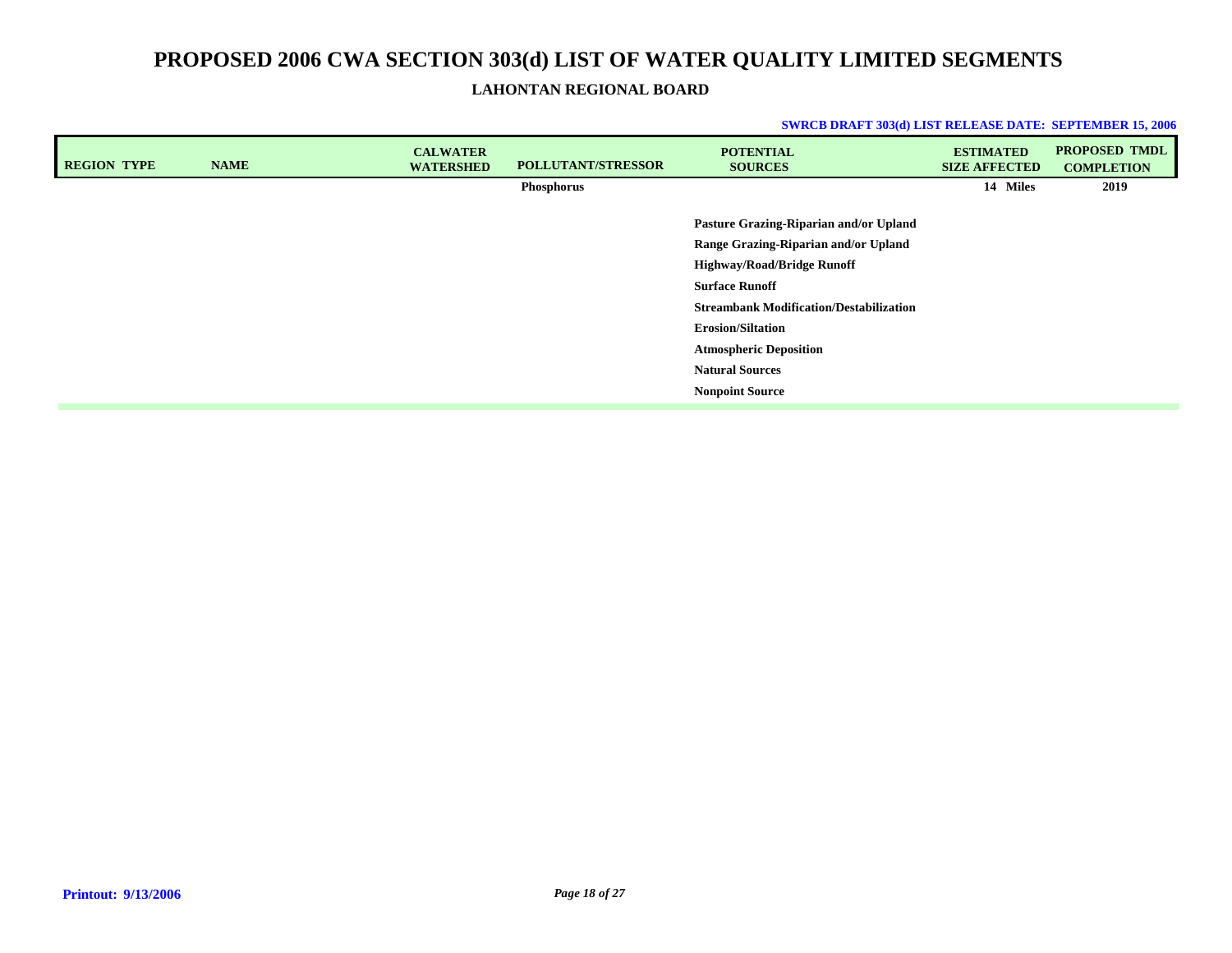| <b>REGION TYPE</b> |   | <b>NAME</b> | <b>CALWATER</b><br><b>WATERSHED</b> | <b>POLLUTANT/STRESSOR</b> | <b>POTENTIAL</b><br><b>SOURCES</b>                       | <b>ESTIMATED</b><br><b>SIZE AFFECTED</b> | <b>PROPOSED TMDL</b><br><b>COMPLETION</b> |
|--------------------|---|-------------|-------------------------------------|---------------------------|----------------------------------------------------------|------------------------------------------|-------------------------------------------|
| 6                  | L | Tahoe, Lake | 63430010                            |                           |                                                          |                                          |                                           |
|                    |   |             |                                     | Nitrogen                  |                                                          | 85364 Acres                              | 2007                                      |
|                    |   |             |                                     |                           | <b>Grazing-Related Sources</b>                           |                                          |                                           |
|                    |   |             |                                     |                           | Silviculture                                             |                                          |                                           |
|                    |   |             |                                     |                           | <b>Construction/Land Development</b>                     |                                          |                                           |
|                    |   |             |                                     |                           | <b>Land Development</b>                                  |                                          |                                           |
|                    |   |             |                                     |                           | <b>Urban Runoff/Storm Sewers</b>                         |                                          |                                           |
|                    |   |             |                                     |                           | <b>Urban Runoff--Non-industrial Permitted</b>            |                                          |                                           |
|                    |   |             |                                     |                           | <b>Other Urban Runoff</b>                                |                                          |                                           |
|                    |   |             |                                     |                           | Highway/Road/Bridge Runoff                               |                                          |                                           |
|                    |   |             |                                     |                           | <b>Surface Runoff</b>                                    |                                          |                                           |
|                    |   |             |                                     |                           | <b>Urban Runoff--Erosion and Sedimentation</b>           |                                          |                                           |
|                    |   |             |                                     |                           | Hydromodification                                        |                                          |                                           |
|                    |   |             |                                     |                           | <b>Habitat Modification</b>                              |                                          |                                           |
|                    |   |             |                                     |                           | <b>Removal of Riparian Vegetation</b>                    |                                          |                                           |
|                    |   |             |                                     |                           | <b>Streambank Modification/Destabilization</b>           |                                          |                                           |
|                    |   |             |                                     |                           | <b>Drainage/Filling Of Wetlands</b>                      |                                          |                                           |
|                    |   |             |                                     |                           | <b>Channel Erosion</b>                                   |                                          |                                           |
|                    |   |             |                                     |                           | <b>Erosion/Siltation</b>                                 |                                          |                                           |
|                    |   |             |                                     |                           | <b>Marinas and Recreational Boating</b>                  |                                          |                                           |
|                    |   |             |                                     |                           | <b>Atmospheric Deposition</b>                            |                                          |                                           |
|                    |   |             |                                     |                           | <b>Highway Maintenance and Runoff</b>                    |                                          |                                           |
|                    |   |             |                                     |                           | <b>Internal Nutrient Cycling (primarily lakes)</b>       |                                          |                                           |
|                    |   |             |                                     |                           | <b>Natural Sources</b>                                   |                                          |                                           |
|                    |   |             |                                     |                           | <b>Recreational and Tourism Activities (non-boating)</b> |                                          |                                           |
|                    |   |             |                                     |                           | <b>Golf course activities</b>                            |                                          |                                           |
|                    |   |             |                                     |                           | <b>Groundwater Loadings</b>                              |                                          |                                           |
|                    |   |             |                                     |                           |                                                          |                                          |                                           |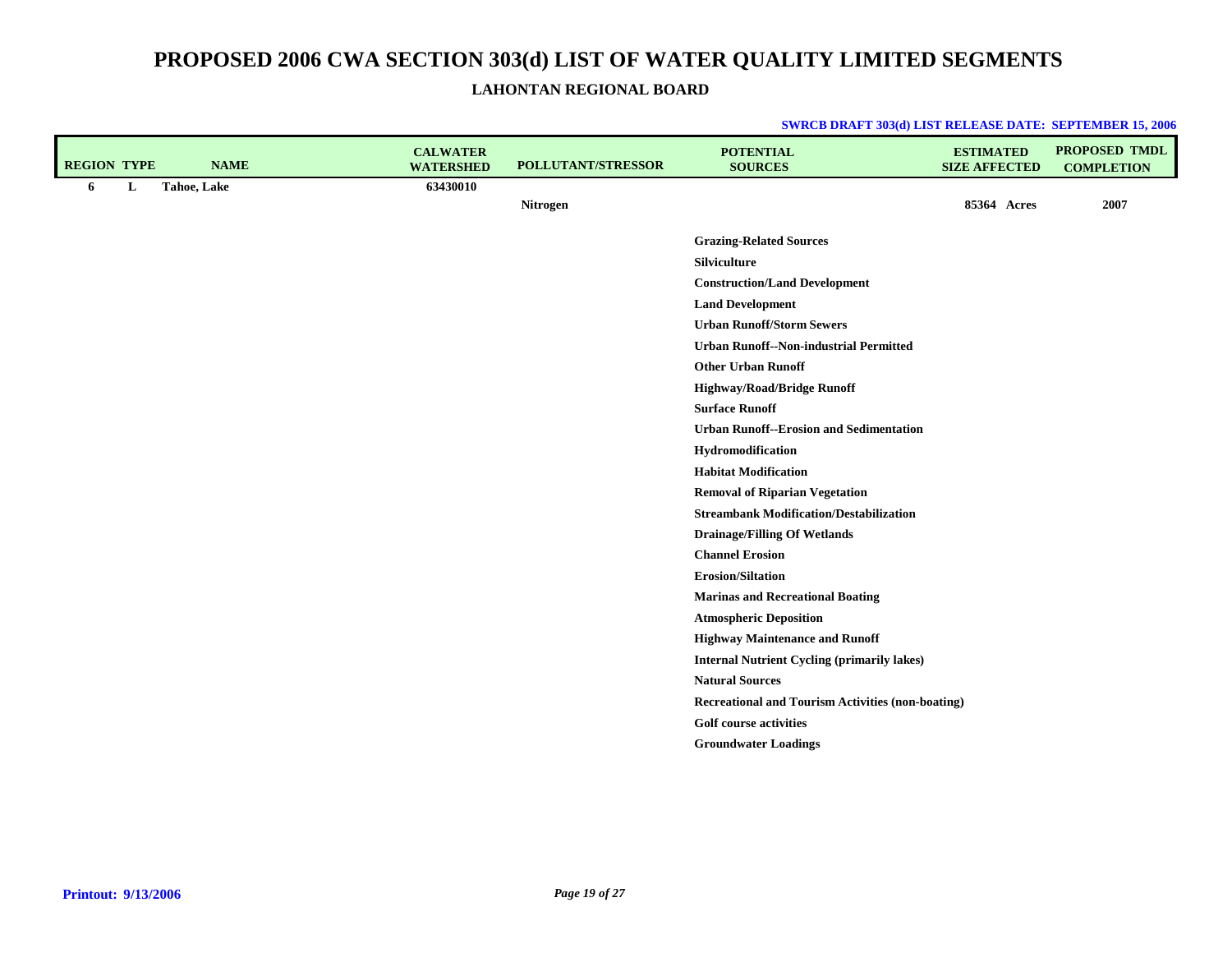| <b>REGION TYPE</b> | <b>NAME</b> | <b>CALWATER</b><br><b>WATERSHED</b> | <b>POLLUTANT/STRESSOR</b> | <b>POTENTIAL</b><br><b>SOURCES</b>                       | <b>ESTIMATED</b><br><b>SIZE AFFECTED</b> | <b>PROPOSED TMDL</b><br><b>COMPLETION</b> |
|--------------------|-------------|-------------------------------------|---------------------------|----------------------------------------------------------|------------------------------------------|-------------------------------------------|
|                    |             |                                     | Phosphorus                |                                                          | 85364 Acres                              | 2007                                      |
|                    |             |                                     |                           |                                                          |                                          |                                           |
|                    |             |                                     |                           | <b>Grazing-Related Sources</b>                           |                                          |                                           |
|                    |             |                                     |                           | Silviculture                                             |                                          |                                           |
|                    |             |                                     |                           | <b>Highway/Road/Bridge Construction</b>                  |                                          |                                           |
|                    |             |                                     |                           | <b>Land Development</b>                                  |                                          |                                           |
|                    |             |                                     |                           | <b>Urban Runoff/Storm Sewers</b>                         |                                          |                                           |
|                    |             |                                     |                           | <b>Urban Runoff--Non-industrial Permitted</b>            |                                          |                                           |
|                    |             |                                     |                           | <b>Other Urban Runoff</b>                                |                                          |                                           |
|                    |             |                                     |                           | Highway/Road/Bridge Runoff                               |                                          |                                           |
|                    |             |                                     |                           | <b>Urban Runoff--Erosion and Sedimentation</b>           |                                          |                                           |
|                    |             |                                     |                           | <b>Streambank Modification/Destabilization</b>           |                                          |                                           |
|                    |             |                                     |                           | <b>Channel Erosion</b>                                   |                                          |                                           |
|                    |             |                                     |                           | <b>Erosion/Siltation</b>                                 |                                          |                                           |
|                    |             |                                     |                           | <b>Atmospheric Deposition</b>                            |                                          |                                           |
|                    |             |                                     |                           | <b>Highway Maintenance and Runoff</b>                    |                                          |                                           |
|                    |             |                                     |                           | <b>Internal Nutrient Cycling (primarily lakes)</b>       |                                          |                                           |
|                    |             |                                     |                           | <b>Sediment Resuspension</b>                             |                                          |                                           |
|                    |             |                                     |                           | <b>Natural Sources</b>                                   |                                          |                                           |
|                    |             |                                     |                           | <b>Recreational and Tourism Activities (non-boating)</b> |                                          |                                           |
|                    |             |                                     |                           | <b>Nonpoint Source</b>                                   |                                          |                                           |
|                    |             |                                     |                           |                                                          |                                          |                                           |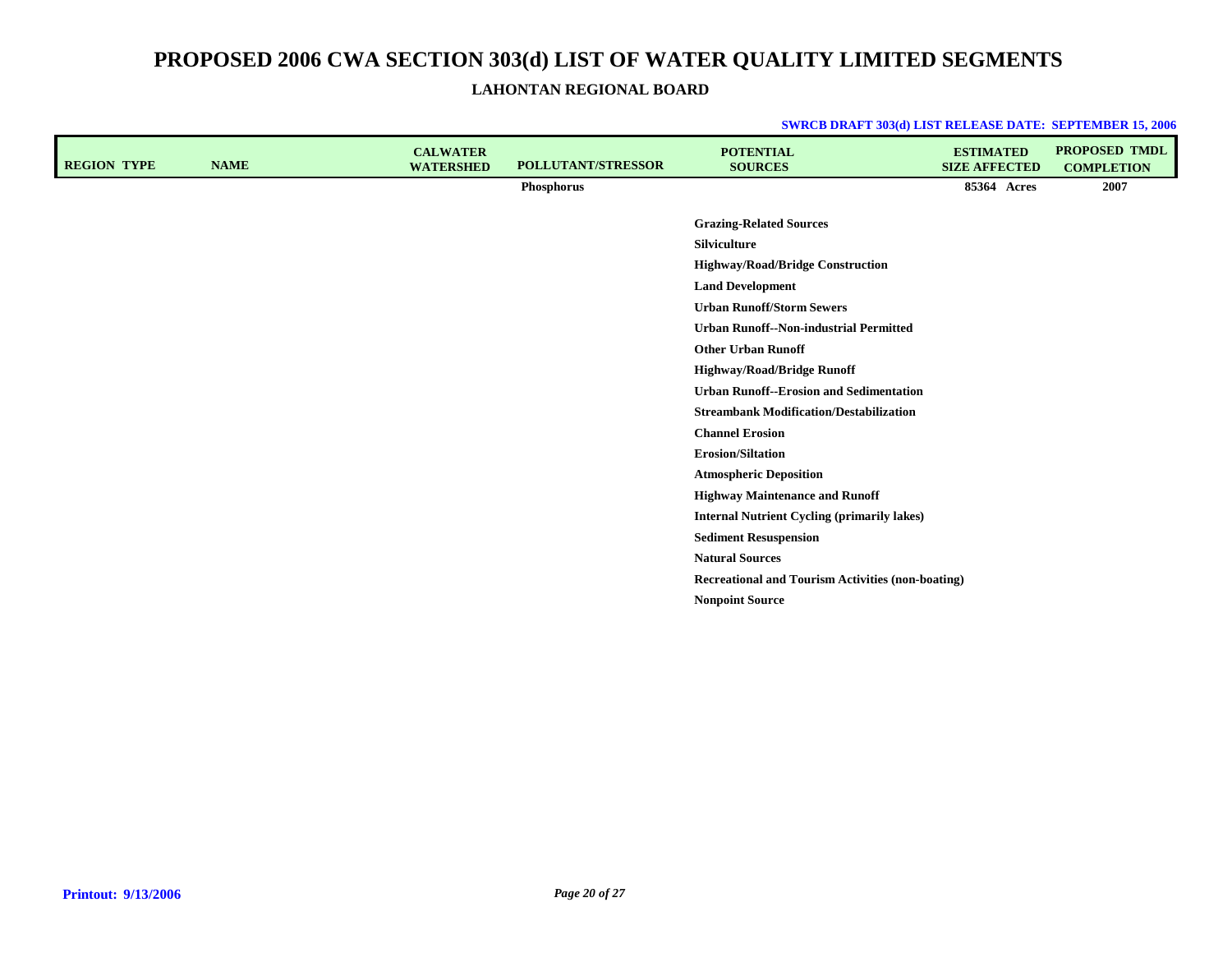| <b>REGION TYPE</b> |   | <b>NAME</b>                       | <b>CALWATER</b><br><b>WATERSHED</b> | POLLUTANT/STRESSOR                  | <b>POTENTIAL</b><br><b>SOURCES</b>                       | <b>ESTIMATED</b><br><b>SIZE AFFECTED</b> | <b>PROPOSED TMDL</b><br><b>COMPLETION</b> |
|--------------------|---|-----------------------------------|-------------------------------------|-------------------------------------|----------------------------------------------------------|------------------------------------------|-------------------------------------------|
|                    |   |                                   |                                     | <b>Sedimentation/Siltation</b>      |                                                          | 85364 Acres                              | 2007                                      |
|                    |   |                                   |                                     |                                     |                                                          |                                          |                                           |
|                    |   |                                   |                                     |                                     | <b>Grazing-Related Sources</b>                           |                                          |                                           |
|                    |   |                                   |                                     |                                     | Silviculture                                             |                                          |                                           |
|                    |   |                                   |                                     |                                     | Highway/Road/Bridge Construction                         |                                          |                                           |
|                    |   |                                   |                                     |                                     | <b>Land Development</b>                                  |                                          |                                           |
|                    |   |                                   |                                     |                                     | <b>Urban Runoff/Storm Sewers</b>                         |                                          |                                           |
|                    |   |                                   |                                     |                                     | <b>Other Urban Runoff</b>                                |                                          |                                           |
|                    |   |                                   |                                     |                                     | <b>Highway/Road/Bridge Runoff</b>                        |                                          |                                           |
|                    |   |                                   |                                     |                                     | <b>Urban Runoff--Erosion and Sedimentation</b>           |                                          |                                           |
|                    |   |                                   |                                     |                                     | Hydromodification                                        |                                          |                                           |
|                    |   |                                   |                                     |                                     | Channelization                                           |                                          |                                           |
|                    |   |                                   |                                     |                                     | <b>Removal of Riparian Vegetation</b>                    |                                          |                                           |
|                    |   |                                   |                                     |                                     | <b>Streambank Modification/Destabilization</b>           |                                          |                                           |
|                    |   |                                   |                                     |                                     | <b>Channel Erosion</b>                                   |                                          |                                           |
|                    |   |                                   |                                     |                                     | <b>Erosion/Siltation</b>                                 |                                          |                                           |
|                    |   |                                   |                                     |                                     | <b>Atmospheric Deposition</b>                            |                                          |                                           |
|                    |   |                                   |                                     |                                     | <b>Sediment Resuspension</b>                             |                                          |                                           |
|                    |   |                                   |                                     |                                     | <b>Natural Sources</b>                                   |                                          |                                           |
|                    |   |                                   |                                     |                                     | <b>Recreational and Tourism Activities (non-boating)</b> |                                          |                                           |
|                    |   |                                   |                                     |                                     | <b>Nonpoint Source</b>                                   |                                          |                                           |
| 6                  | R | Tallac Creek (below Hwy 89)       | 63410041                            |                                     |                                                          |                                          |                                           |
|                    |   |                                   |                                     | <b>Pathogens</b>                    |                                                          | 1.3 Miles                                | 2019                                      |
|                    |   |                                   |                                     |                                     | <b>Grazing-Related Sources</b>                           |                                          |                                           |
|                    |   |                                   |                                     |                                     | <b>Pasture Grazing-Riparian</b>                          |                                          |                                           |
| 6                  | R | <b>Trout Creek (above Hwy 50)</b> | 63410020                            |                                     |                                                          |                                          |                                           |
|                    |   |                                   |                                     | <b>Iron</b>                         |                                                          | 10 Miles                                 | 2019                                      |
|                    |   |                                   |                                     | Standards revision to be considered |                                                          |                                          |                                           |
|                    |   |                                   |                                     |                                     | <b>Urban Runoff--Non-industrial Permitted</b>            |                                          |                                           |
|                    |   |                                   |                                     |                                     | <b>Erosion/Siltation</b>                                 |                                          |                                           |
|                    |   |                                   |                                     |                                     | <b>Natural Sources</b>                                   |                                          |                                           |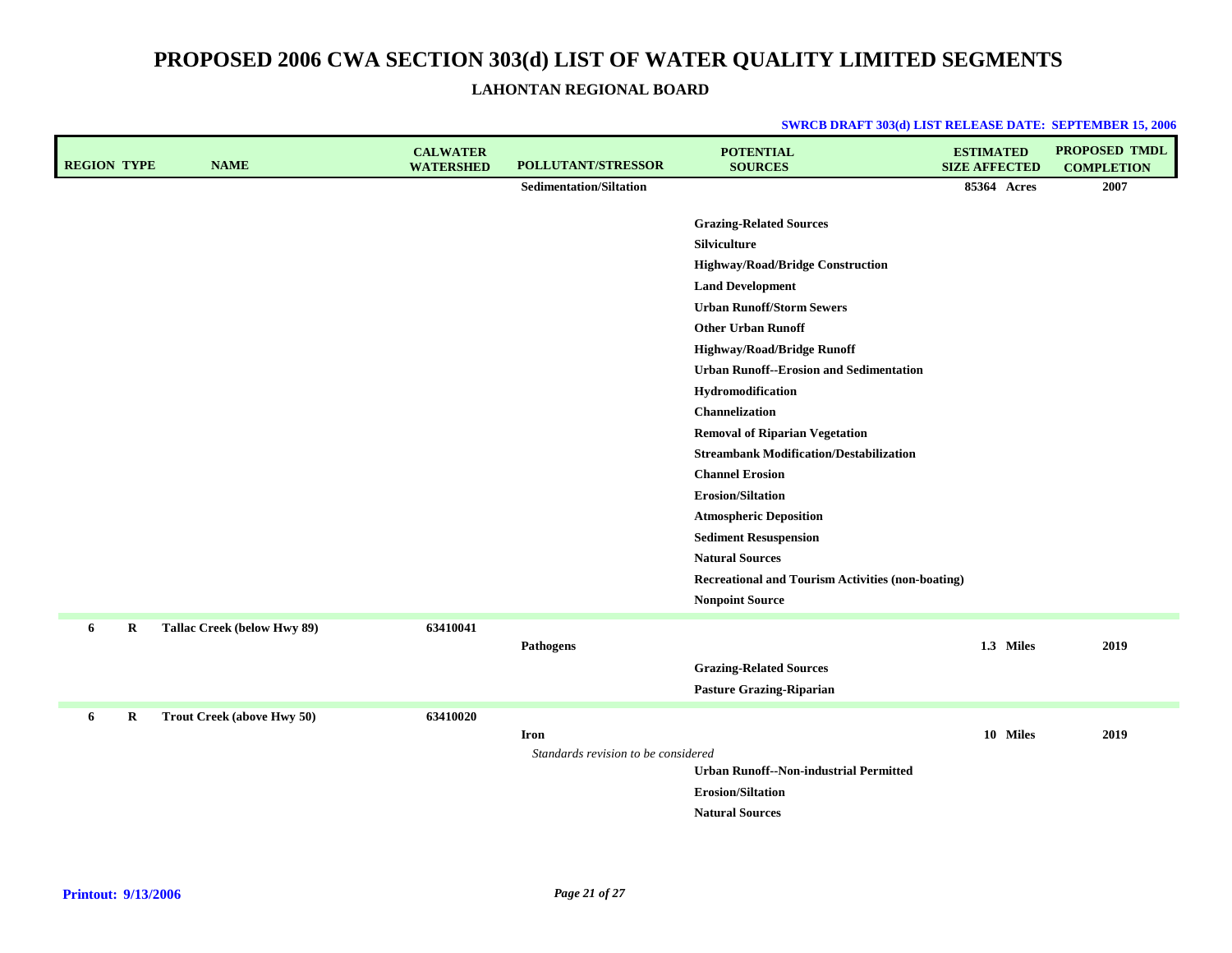| <b>REGION TYPE</b> | <b>NAME</b>                | <b>CALWATER</b><br><b>WATERSHED</b> | <b>POLLUTANT/STRESSOR</b>      | <b>POTENTIAL</b><br><b>SOURCES</b>                                                                              | <b>ESTIMATED</b><br><b>SIZE AFFECTED</b> | <b>PROPOSED TMDL</b><br><b>COMPLETION</b> |
|--------------------|----------------------------|-------------------------------------|--------------------------------|-----------------------------------------------------------------------------------------------------------------|------------------------------------------|-------------------------------------------|
|                    |                            |                                     | <b>Nitrogen</b>                |                                                                                                                 | 10 Miles                                 | 2019                                      |
|                    |                            |                                     | be needed for Trout Creek.     | Nitrogen loading from creek to be addressed during development of Lake Tahoe TMDL, but a more specific TMDL may |                                          |                                           |
|                    |                            |                                     |                                | Pasture Grazing-Riparian and/or Upland                                                                          |                                          |                                           |
|                    |                            |                                     |                                | <b>Urban Runoff--Non-industrial Permitted</b>                                                                   |                                          |                                           |
|                    |                            |                                     |                                | <b>Erosion/Siltation</b>                                                                                        |                                          |                                           |
|                    |                            |                                     |                                | <b>Atmospheric Deposition</b>                                                                                   |                                          |                                           |
|                    |                            |                                     | Pathogens                      |                                                                                                                 | 10 Miles                                 | 2019                                      |
|                    |                            |                                     |                                | <b>Source Unknown</b>                                                                                           |                                          |                                           |
|                    |                            |                                     | Phosphorus                     |                                                                                                                 | 10 Miles                                 | 2019                                      |
|                    |                            |                                     | may be needed for Trout Creek. | Phosphorus loading from creek to be considered during development of Lake Tahoe TMDL, but a more specific TMDL  |                                          |                                           |
|                    |                            |                                     |                                | Pasture Grazing-Riparian and/or Upland                                                                          |                                          |                                           |
|                    |                            |                                     |                                | <b>Urban Runoff--Non-industrial Permitted</b>                                                                   |                                          |                                           |
|                    |                            |                                     |                                | <b>Erosion/Siltation</b>                                                                                        |                                          |                                           |
|                    |                            |                                     |                                | <b>Atmospheric Deposition</b>                                                                                   |                                          |                                           |
| $\bf R$<br>6       | Trout Creek (below Hwy 50) | 63410042                            |                                |                                                                                                                 |                                          |                                           |
|                    |                            |                                     | Iron                           |                                                                                                                 | 0.78 Miles                               | 2019                                      |
|                    |                            |                                     |                                | <b>Urban Runoff--Non-industrial Permitted</b>                                                                   |                                          |                                           |
|                    |                            |                                     |                                | <b>Erosion/Siltation</b>                                                                                        |                                          |                                           |
|                    |                            |                                     |                                | <b>Natural Sources</b>                                                                                          |                                          |                                           |
|                    |                            |                                     | <b>Nitrogen</b>                |                                                                                                                 | 0.78 Miles                               | 2019                                      |
|                    |                            |                                     | be needed for Trout Creek.     | Nitrogen loading from creek to be addressed during development of Lake Tahoe TMDL, but a more specific TMDL may |                                          |                                           |
|                    |                            |                                     |                                | <b>Urban Runoff--Non-industrial Permitted</b>                                                                   |                                          |                                           |
|                    |                            |                                     |                                | <b>Erosion/Siltation</b>                                                                                        |                                          |                                           |
|                    |                            |                                     |                                | <b>Atmospheric Deposition</b>                                                                                   |                                          |                                           |
|                    |                            |                                     | Pathogens                      |                                                                                                                 | 0.78 Miles                               | 2019                                      |
|                    |                            |                                     |                                | <b>Pasture Grazing-Riparian</b>                                                                                 |                                          |                                           |
|                    |                            |                                     |                                | <b>Natural Sources</b>                                                                                          |                                          |                                           |
|                    |                            |                                     |                                | <b>Recreational and Tourism Activities (non-boating)</b>                                                        |                                          |                                           |
|                    |                            |                                     |                                | <b>Transient encampments</b>                                                                                    |                                          |                                           |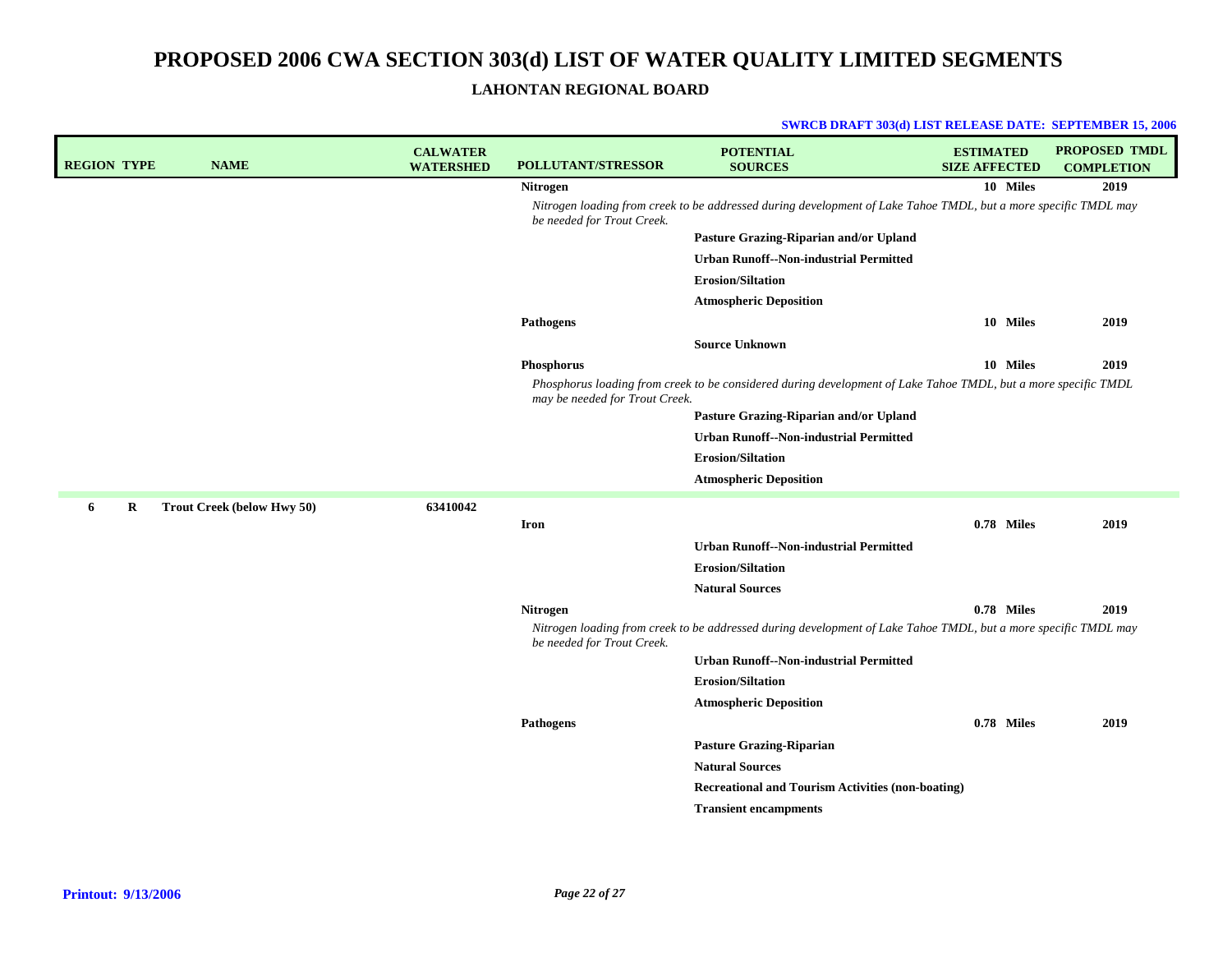## **PROPOSED 2006 CWA SECTION 303(d) LIST OF WATER QUALITY LIMITED SEGMENTS**

**LAHONTAN REGIONAL BOARD**

| <b>REGION TYPE</b> |   | <b>NAME</b>                                   | <b>CALWATER</b><br><b>WATERSHED</b> | POLLUTANT/STRESSOR                        | <b>POTENTIAL</b><br><b>SOURCES</b>                                                                                   | <b>ESTIMATED</b><br><b>SIZE AFFECTED</b> | PROPOSED TMDL<br><b>COMPLETION</b> |
|--------------------|---|-----------------------------------------------|-------------------------------------|-------------------------------------------|----------------------------------------------------------------------------------------------------------------------|------------------------------------------|------------------------------------|
|                    |   |                                               |                                     | Phosphorus                                |                                                                                                                      | 0.78 Miles                               | 2019                               |
|                    |   |                                               |                                     | may be needed for Trout Creek.            | Phosphorus loading from creek to be addressed during development of Lake Tahoe TMDL, but a more specific TMDL        |                                          |                                    |
|                    |   |                                               |                                     |                                           | <b>Urban Runoff--Non-industrial Permitted</b>                                                                        |                                          |                                    |
|                    |   |                                               |                                     |                                           | <b>Erosion/Siltation</b>                                                                                             |                                          |                                    |
|                    |   |                                               |                                     |                                           | <b>Atmospheric Deposition</b>                                                                                        |                                          |                                    |
| 6                  | R | <b>Truckee River</b>                          | 63510010                            |                                           |                                                                                                                      |                                          |                                    |
|                    |   |                                               |                                     | <b>Sedimentation/Siltation</b>            |                                                                                                                      | 39 Miles                                 | 2006                               |
|                    |   |                                               |                                     | management; highly erosive subwatersheds. | Watershed disturbance including ski resorts, silvicultural activities, urban development, reservoir construction and |                                          |                                    |
|                    |   |                                               |                                     |                                           | Range Grazing-Riparian and/or Upland                                                                                 |                                          |                                    |
|                    |   |                                               |                                     |                                           | Silviculture                                                                                                         |                                          |                                    |
|                    |   |                                               |                                     |                                           | <b>Construction/Land Development</b>                                                                                 |                                          |                                    |
|                    |   |                                               |                                     |                                           | <b>Highway/Road/Bridge Construction</b>                                                                              |                                          |                                    |
|                    |   |                                               |                                     |                                           | <b>Streambank Modification/Destabilization</b>                                                                       |                                          |                                    |
|                    |   |                                               |                                     |                                           | <b>Channel Erosion</b>                                                                                               |                                          |                                    |
|                    |   |                                               |                                     |                                           | <b>Erosion/Siltation</b>                                                                                             |                                          |                                    |
|                    |   |                                               |                                     |                                           | <b>Natural Sources</b>                                                                                               |                                          |                                    |
|                    |   |                                               |                                     |                                           | <b>Recreational and Tourism Activities (non-boating)</b>                                                             |                                          |                                    |
|                    |   |                                               |                                     |                                           | <b>Snow skiing activities</b>                                                                                        |                                          |                                    |
|                    |   |                                               |                                     |                                           | <b>Nonpoint Source</b>                                                                                               |                                          |                                    |
| 6                  | R | <b>Truckee River, Upper (above Christmas)</b> | 63410010                            |                                           |                                                                                                                      |                                          |                                    |
|                    |   | Valley)                                       |                                     | <b>Iron</b>                               |                                                                                                                      | 4.5 Miles                                | 2019                               |
|                    |   |                                               |                                     |                                           |                                                                                                                      |                                          |                                    |
|                    |   |                                               |                                     |                                           | <b>Natural Sources</b>                                                                                               |                                          |                                    |
|                    |   |                                               |                                     | <b>Pathogens</b>                          |                                                                                                                      | 4.5 Miles                                | 2019                               |
|                    |   |                                               |                                     |                                           | <b>Grazing-Related Sources</b>                                                                                       |                                          |                                    |
|                    |   |                                               |                                     |                                           | <b>Natural Sources</b>                                                                                               |                                          |                                    |
|                    |   |                                               |                                     |                                           | <b>Recreational and Tourism Activities (non-boating)</b>                                                             |                                          |                                    |
|                    |   |                                               |                                     |                                           |                                                                                                                      |                                          |                                    |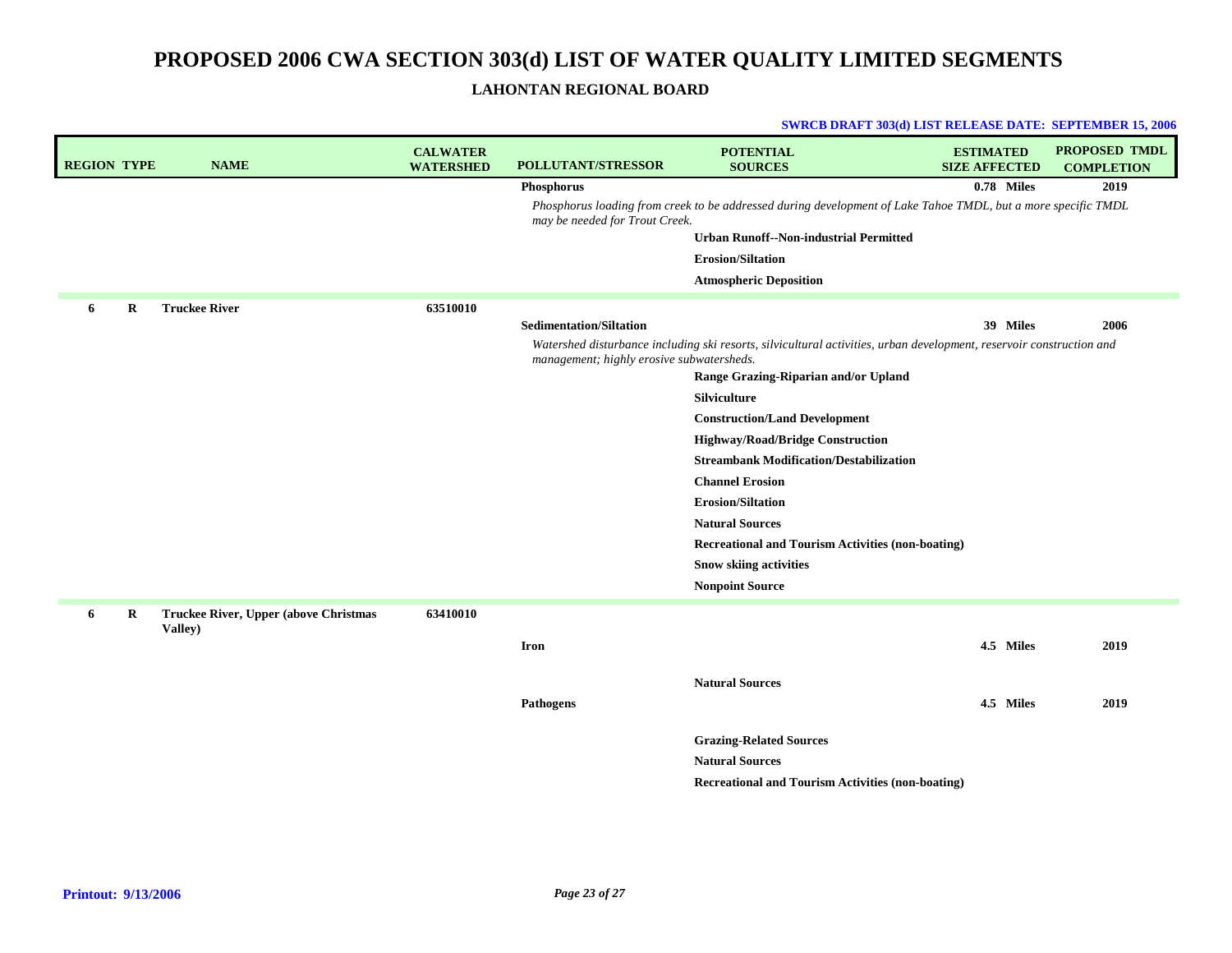# **PROPOSED 2006 CWA SECTION 303(d) LIST OF WATER QUALITY LIMITED SEGMENTS**

**LAHONTAN REGIONAL BOARD**

| <b>REGION TYPE</b> |         | <b>NAME</b>                                              | <b>CALWATER</b><br><b>WATERSHED</b> | <b>POLLUTANT/STRESSOR</b>                  | <b>POTENTIAL</b><br><b>SOURCES</b>                                                                               | <b>ESTIMATED</b><br><b>SIZE AFFECTED</b> | <b>PROPOSED TMDL</b><br><b>COMPLETION</b> |
|--------------------|---------|----------------------------------------------------------|-------------------------------------|--------------------------------------------|------------------------------------------------------------------------------------------------------------------|------------------------------------------|-------------------------------------------|
|                    |         |                                                          |                                     | Phosphorus                                 |                                                                                                                  | 4.5 Miles                                | 2019                                      |
|                    |         |                                                          |                                     | may be needed for the Upper Truckee River. | Phosphorus loading from river to be addressed during development of Lake Tahoe TMDL, but a more specific TMDL    |                                          |                                           |
|                    |         |                                                          |                                     |                                            | <b>Grazing-Related Sources</b>                                                                                   |                                          |                                           |
|                    |         |                                                          |                                     |                                            | Silviculture                                                                                                     |                                          |                                           |
|                    |         |                                                          |                                     |                                            | <b>Natural Sources</b>                                                                                           |                                          |                                           |
| 6                  | $\bf R$ | <b>Truckee River, Upper (below Christmas)</b><br>Valley) | 63410042                            |                                            |                                                                                                                  |                                          |                                           |
|                    |         |                                                          |                                     | Iron                                       |                                                                                                                  | 11 Miles                                 | 2019                                      |
|                    |         |                                                          |                                     |                                            | <b>Erosion/Siltation</b>                                                                                         |                                          |                                           |
|                    |         |                                                          |                                     |                                            | <b>Natural Sources</b>                                                                                           |                                          |                                           |
|                    |         |                                                          |                                     |                                            | <b>Unknown Nonpoint Source</b>                                                                                   |                                          |                                           |
|                    |         |                                                          |                                     | Phosphorus                                 |                                                                                                                  | 11 Miles                                 | 2019                                      |
|                    |         |                                                          |                                     | needed for the Upper Truckee River.        | Phosphorus loading from river to be addressed in development of Lake Tahoe TMDL, but a more specific TMDL may be |                                          |                                           |
|                    |         |                                                          |                                     |                                            | <b>Silviculture</b>                                                                                              |                                          |                                           |
|                    |         |                                                          |                                     |                                            | <b>Construction/Land Development</b>                                                                             |                                          |                                           |
|                    |         |                                                          |                                     |                                            | Hydromodification                                                                                                |                                          |                                           |
|                    |         |                                                          |                                     |                                            | <b>Channelization</b>                                                                                            |                                          |                                           |
|                    |         |                                                          |                                     |                                            | <b>Removal of Riparian Vegetation</b>                                                                            |                                          |                                           |
|                    |         |                                                          |                                     |                                            | <b>Streambank Modification/Destabilization</b>                                                                   |                                          |                                           |
|                    |         |                                                          |                                     |                                            | <b>Erosion/Siltation</b>                                                                                         |                                          |                                           |
|                    |         |                                                          |                                     |                                            | <b>Atmospheric Deposition</b>                                                                                    |                                          |                                           |
|                    |         |                                                          |                                     |                                            | <b>Highway Maintenance and Runoff</b>                                                                            |                                          |                                           |
|                    |         |                                                          |                                     |                                            | <b>Natural Sources</b>                                                                                           |                                          |                                           |
|                    |         |                                                          |                                     |                                            | <b>Unknown Nonpoint Source</b>                                                                                   |                                          |                                           |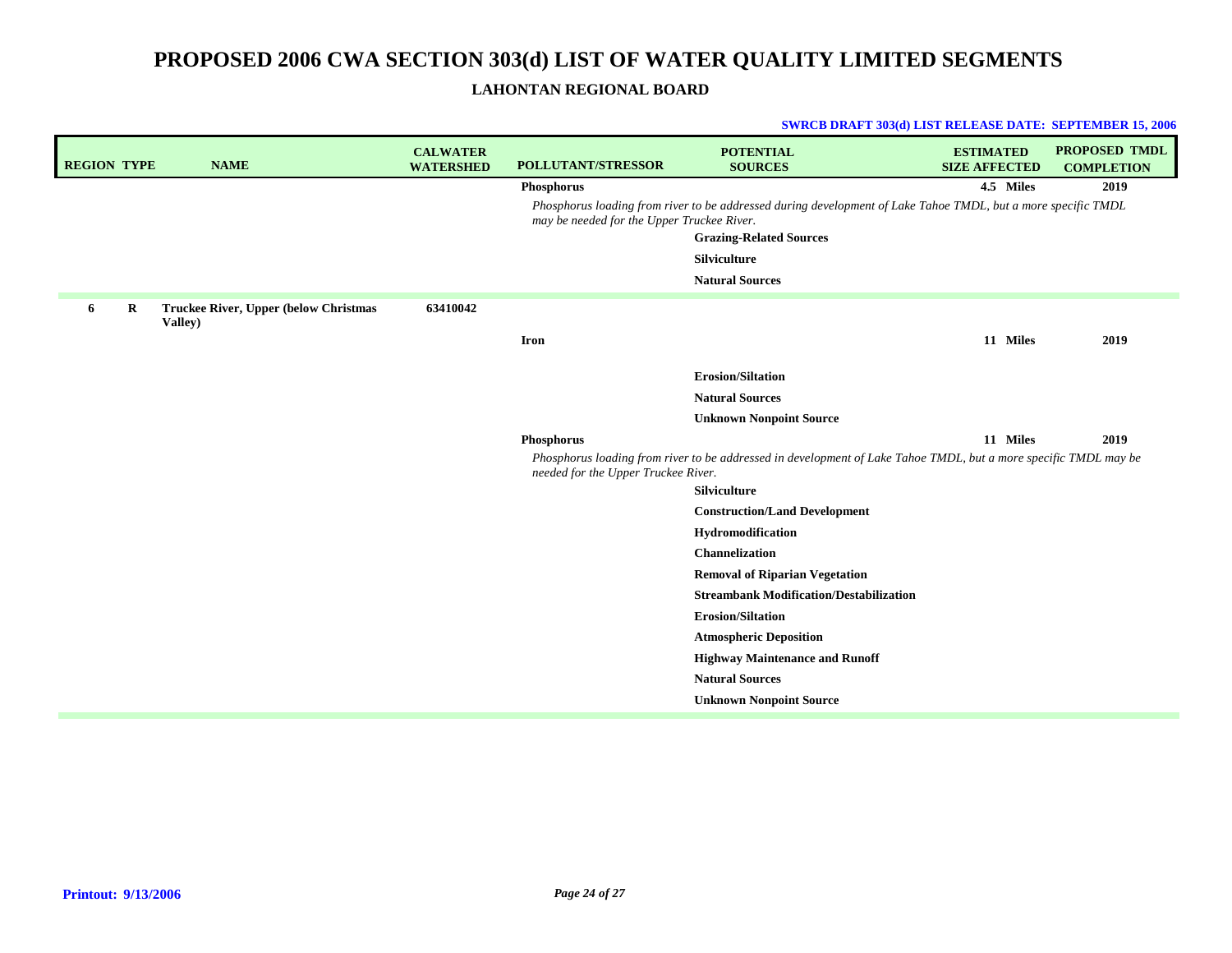| <b>REGION TYPE</b>         |   | <b>NAME</b>           | <b>CALWATER</b><br><b>WATERSHED</b> | POLLUTANT/STRESSOR        | <b>POTENTIAL</b><br><b>SOURCES</b>                                                                              | <b>ESTIMATED</b><br><b>SIZE AFFECTED</b> | <b>PROPOSED TMDL</b><br><b>COMPLETION</b> |
|----------------------------|---|-----------------------|-------------------------------------|---------------------------|-----------------------------------------------------------------------------------------------------------------|------------------------------------------|-------------------------------------------|
| 6                          | L | Twin Lakes (Owens HU) | 60310051                            |                           |                                                                                                                 |                                          |                                           |
|                            |   |                       |                                     | <b>Nitrogen</b>           |                                                                                                                 | 26 Acres                                 | 2019                                      |
|                            |   |                       |                                     |                           | Monitoring needed to confirm extent of impairment and need for TMDL.<br><b>Agriculture</b>                      |                                          |                                           |
|                            |   |                       |                                     |                           | <b>Grazing-Related Sources</b>                                                                                  |                                          |                                           |
|                            |   |                       |                                     |                           | <b>Construction/Land Development</b>                                                                            |                                          |                                           |
|                            |   |                       |                                     |                           | <b>Land Development</b>                                                                                         |                                          |                                           |
|                            |   |                       |                                     |                           | <b>Other Urban Runoff</b>                                                                                       |                                          |                                           |
|                            |   |                       |                                     |                           |                                                                                                                 |                                          |                                           |
|                            |   |                       |                                     |                           | <b>Atmospheric Deposition</b>                                                                                   | 26 Acres                                 | 2019                                      |
|                            |   |                       |                                     | Phosphorus                | Monitoring needed to confirm degree of impairment and need for TMDL.                                            |                                          |                                           |
|                            |   |                       |                                     |                           | <b>Agriculture</b>                                                                                              |                                          |                                           |
|                            |   |                       |                                     |                           | <b>Grazing-Related Sources</b>                                                                                  |                                          |                                           |
|                            |   |                       |                                     |                           | <b>Construction/Land Development</b>                                                                            |                                          |                                           |
|                            |   |                       |                                     |                           | <b>Land Development</b>                                                                                         |                                          |                                           |
|                            |   |                       |                                     |                           | <b>Other Urban Runoff</b>                                                                                       |                                          |                                           |
| 6                          | R | <b>Ward Creek</b>     | 63420020                            |                           |                                                                                                                 |                                          |                                           |
|                            |   |                       |                                     | Iron                      |                                                                                                                 | 5.7 Miles                                | 2015                                      |
|                            |   |                       |                                     |                           | Silviculture                                                                                                    |                                          |                                           |
|                            |   |                       |                                     |                           | <b>Other Urban Runoff</b>                                                                                       |                                          |                                           |
|                            |   |                       |                                     |                           | <b>Highway/Road/Bridge Runoff</b>                                                                               |                                          |                                           |
|                            |   |                       |                                     |                           | <b>Channel Erosion</b>                                                                                          |                                          |                                           |
|                            |   |                       |                                     |                           | <b>Erosion/Siltation</b>                                                                                        |                                          |                                           |
|                            |   |                       |                                     |                           | <b>Natural Sources</b>                                                                                          |                                          |                                           |
|                            |   |                       |                                     | Nitrogen                  |                                                                                                                 | 5.7 Miles                                | 2008                                      |
|                            |   |                       |                                     | be needed for Ward Creek. | Nitrogen loading from creek to be addressed during development of Lake Tahoe TMDL, but a more specific TMDL may |                                          |                                           |
|                            |   |                       |                                     |                           | Silviculture                                                                                                    |                                          |                                           |
|                            |   |                       |                                     |                           | <b>Other Urban Runoff</b>                                                                                       |                                          |                                           |
|                            |   |                       |                                     |                           | <b>Highway/Road/Bridge Runoff</b>                                                                               |                                          |                                           |
|                            |   |                       |                                     |                           | <b>Channel Erosion</b>                                                                                          |                                          |                                           |
|                            |   |                       |                                     |                           | <b>Erosion/Siltation</b>                                                                                        |                                          |                                           |
|                            |   |                       |                                     |                           | <b>Atmospheric Deposition</b>                                                                                   |                                          |                                           |
|                            |   |                       |                                     |                           | <b>Natural Sources</b>                                                                                          |                                          |                                           |
| <b>Printout: 9/13/2006</b> |   |                       | Page 25 of 27                       |                           |                                                                                                                 |                                          |                                           |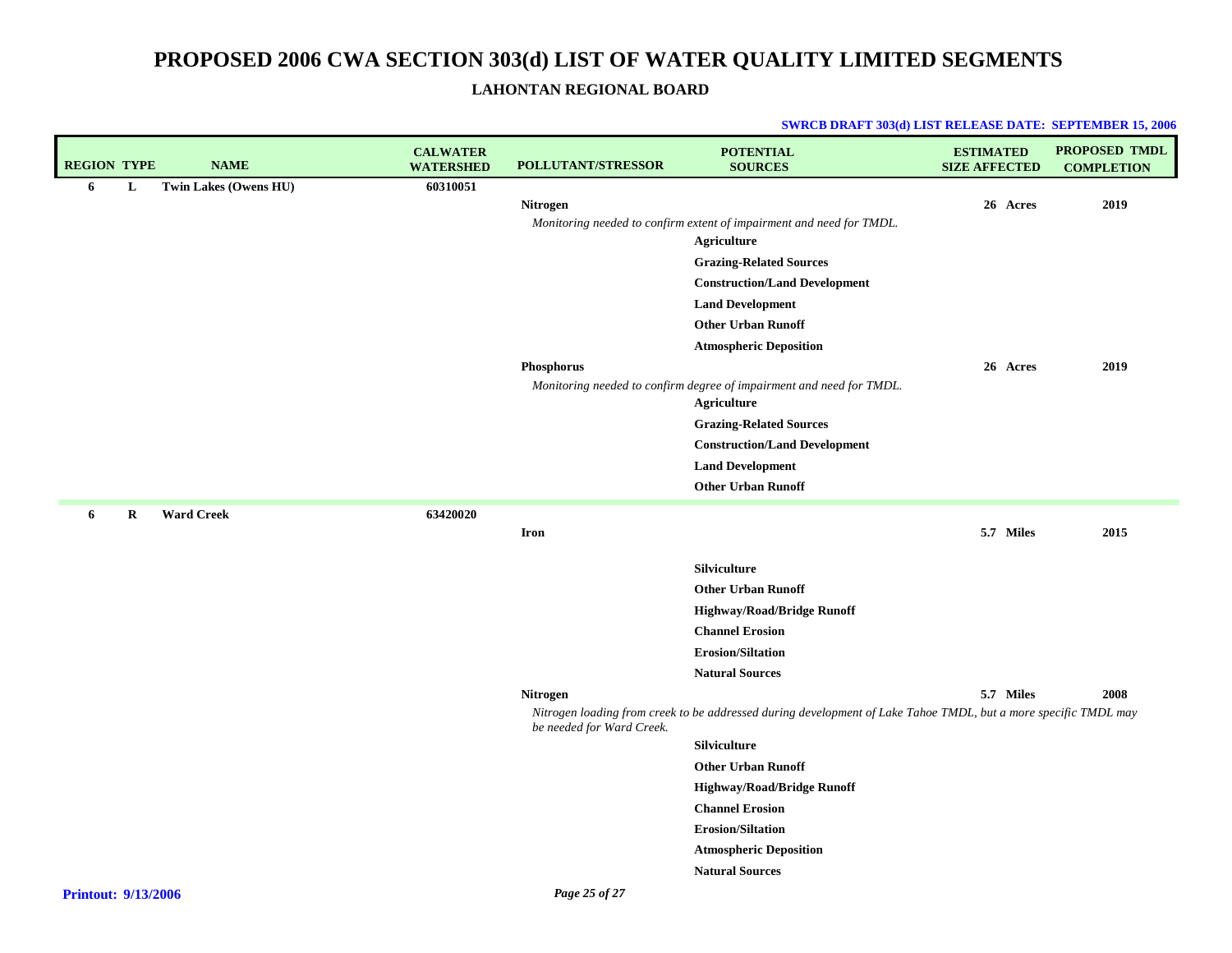| <b>REGION TYPE</b> | <b>NAME</b>                       | <b>CALWATER</b><br><b>WATERSHED</b> | <b>POLLUTANT/STRESSOR</b>      | <b>POTENTIAL</b><br><b>SOURCES</b>                                                                            | <b>ESTIMATED</b><br><b>SIZE AFFECTED</b> | <b>PROPOSED TMDL</b><br><b>COMPLETION</b> |
|--------------------|-----------------------------------|-------------------------------------|--------------------------------|---------------------------------------------------------------------------------------------------------------|------------------------------------------|-------------------------------------------|
|                    |                                   |                                     | Phosphorus                     |                                                                                                               | 5.7 Miles                                | 2008                                      |
|                    |                                   |                                     | may be needed for Ward Creek.  | Phosphorus loading from creek to be addressed during development of Lake Tahoe TMDL, but a more specific TMDL |                                          |                                           |
|                    |                                   |                                     |                                | <b>Silviculture</b>                                                                                           |                                          |                                           |
|                    |                                   |                                     |                                | <b>Other Urban Runoff</b>                                                                                     |                                          |                                           |
|                    |                                   |                                     |                                | <b>Highway/Road/Bridge Runoff</b>                                                                             |                                          |                                           |
|                    |                                   |                                     |                                | <b>Urban Runoff--Erosion and Sedimentation</b>                                                                |                                          |                                           |
|                    |                                   |                                     |                                | <b>Channel Erosion</b>                                                                                        |                                          |                                           |
|                    |                                   |                                     |                                | <b>Erosion/Siltation</b>                                                                                      |                                          |                                           |
|                    |                                   |                                     |                                | <b>Atmospheric Deposition</b>                                                                                 |                                          |                                           |
|                    |                                   |                                     |                                | <b>Natural Sources</b>                                                                                        |                                          |                                           |
|                    |                                   |                                     | <b>Sedimentation/Siltation</b> |                                                                                                               | 5.7 Miles                                | 2008                                      |
|                    |                                   |                                     |                                | <b>Silviculture</b>                                                                                           |                                          |                                           |
|                    |                                   |                                     |                                | <b>Land Development</b>                                                                                       |                                          |                                           |
|                    |                                   |                                     |                                | <b>Urban Runoff/Storm Sewers</b>                                                                              |                                          |                                           |
|                    |                                   |                                     |                                | <b>Highway/Road/Bridge Runoff</b>                                                                             |                                          |                                           |
|                    |                                   |                                     |                                | <b>Channel Erosion</b>                                                                                        |                                          |                                           |
|                    |                                   |                                     |                                | <b>Nonpoint Source</b>                                                                                        |                                          |                                           |
| $\bf R$<br>6       | <b>Wolf Creek (Alpine County)</b> | 63210031                            |                                |                                                                                                               |                                          |                                           |
|                    |                                   |                                     | <b>Sedimentation/Siltation</b> |                                                                                                               | 12 Miles                                 | 2019                                      |
|                    |                                   |                                     |                                | Range Grazing-Riparian and/or Upland                                                                          |                                          |                                           |
|                    |                                   |                                     |                                | <b>Silviculture</b>                                                                                           |                                          |                                           |
|                    |                                   |                                     |                                | <b>Nonpoint Source</b>                                                                                        |                                          |                                           |